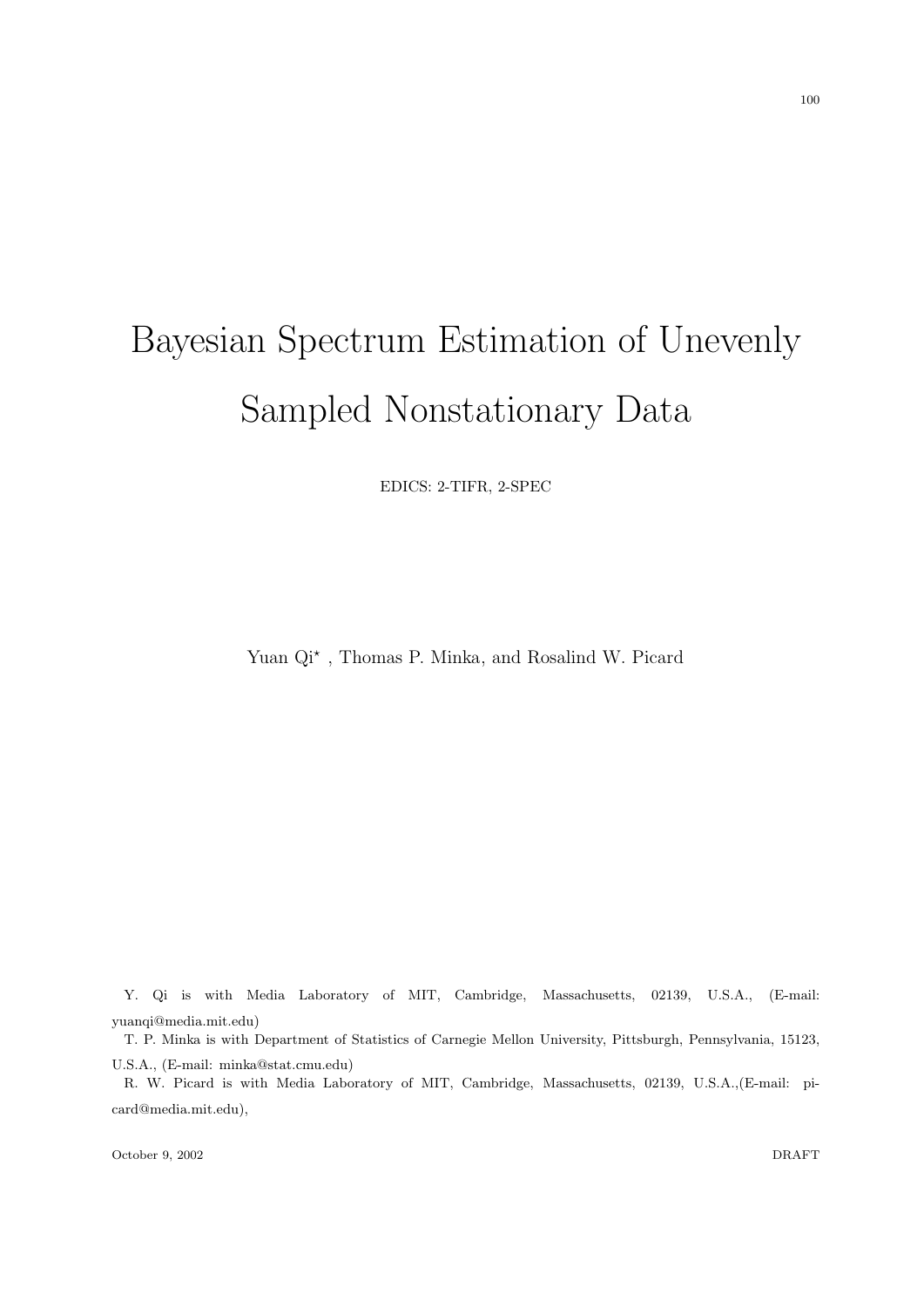#### Abstract

Spectral estimation methods typically assume stationarity and uniform spacing between samples of data. The non-stationarity of real data is usually accommodated by windowing methods, while the lack of uniformly-spaced samples is typically addressed by methods that "fill in" the data in some way. This paper presents a new approach to both of these problems: we use a Bayesian framework, which includes a non-stationary Kalman filter, to jointly estimate all spectral coefficients instantaneously. The new method works regardless whether the samples are evenly or unevenly spaced; moreover, it provides a new approach to enabling processing when it is desirable to virtually eliminate aliasing by unevenly sampling. An amplitude-preservation property of the new method can be used to detect if aliasing occurred. Finally, we propose an efficient algorithm for sparsifying the spectrum estimates when we know a priori that the signal is narrow-band in the frequency domain. We illustrate the new method on several data sets, showing that it can perform well on unevenly sampled nonstationary signals without the use of any sliding window, that it can estimate frequency components beyond half of the average sampling frequency when the signal is unevenly sampled, and that it can provide more accurate estimation than several other important recent and classical methods.

#### I. INTRODUCTION

Spectrum estimation has been a classical research topic in signal processing communities for decades. Many approaches have been proposed, including the modified periodogram, estimation based on auto-regressive modeling, the MUSIC algorithm, and the Multitaper method [1], [2], [3]. Although all these algorithms have their own advantages, they all have two basic assumptions: first, the signal samples are evenly spaced; second, the signal is stationary, at least over the duration of a window. But in many real world applications– for example in several electrocardiogram analysis problems where frequency analysis is performed on the beat arrival times –signals are unevenly sampled and nonstationary.

Unevenly sampled signal may be obtained for many reasons including the random nature of the sampling time, missing data, and deterministically designed sampling schemes. Compared to the rich research activities on spectral estimation of evenly sampled signals, there has been less research done for unevenly sampled signals. In the following paragraphs, we briefly review some of the previous work on spectral analysis of unevenly sampled signals.

To estimate power spectra of a laser Doppler velocimetry signal that is unevenly sampled, Ouahabi et al. [4] first interpolate the signal to be evenly spaced and then apply classical FFTbased methods, while Banning [5] models the sampling time as a Poisson distribution and uses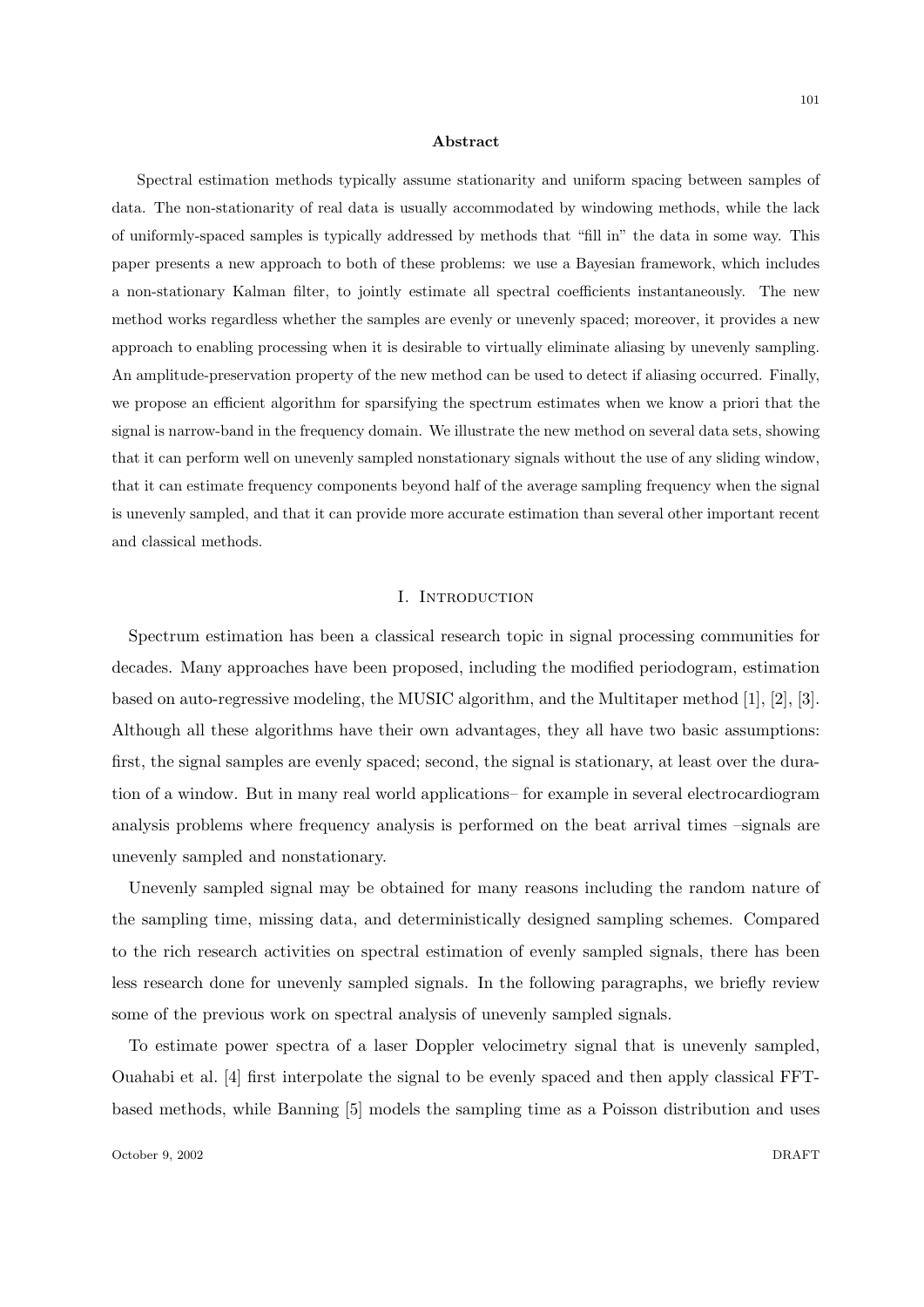Kalman filtering to estimate evenly spaced "samples". Also, Dowski [6] utilizes interpolation to obtain spectrum estimates from unevenly sampled signals.

Besides using interpolation, another direction is to perform spectrum estimation directly from the unevenly spaced samples. Lomb and Scargle proposed the Lomb-Scargle periodogram to deal with unevenly sampled data The Lomb-Scargle periodogram [7], [8] models the data as a single stationary sinusoid wave; this method was originally proposed using the Maximum likelihood principle. Later Bretthorst gave it a Bayesian interpretation based on Laplace's approximation [9]. The Lomb-Scargle periodogram has been applied to economic time series, Wolf's relative sunspot numbers, and heart rate data [9], [10]. Also, Bronez applies generalized prolate spheroidal sequences to spectrum estimation of unevenly sampled data [11]. Due to the high computation burden of this method, he suggests to use approximation techniques in practice.

For nonstationary signals, most methods explicitly or implicitly use sliding windows, such as short-time FFT and time-varying multitaper methods [12], [13].

In this paper, we propose a new Bayesian spectrum estimation method for unevenly sampled nonstationary data. This method models the signal by a linear dynamic system and formulates spectrum estimation as a probabilistic inference problem. The new method has the following main features:

a. Instantaneously estimating all the spectral coefficients at the time a new sample arrives, while neither doing interpolation when samples are unevenly spaced, nor using a sliding window when the signal has a time-varying spectrum.

b. Jointly estimating all the frequencies, while many classical methods, for example, the Lomb-Scargle periodogram, estimate each of the frequencies separately.

c. Preserving the virtually-aliasing-free property of unevenly sampled data, and providing a means of detection of aliasing via an amplitude conservation property.

d. Modeling the observation noise, in contrast with most spectrum estimation or time-frequency analysis methods that are based on deterministic transformations without noise modeling or stochastic signal modeling.

e. Applying Bayesian inference to spectrum estimation. In this sense, this method can be viewed as an extension of the Lomb-Scargle periodogram. Instead of just assigning values to spectral coefficients, it provides a joint probability distribution over spectral coefficients, and easily allows incorporation of prior information about this distribution.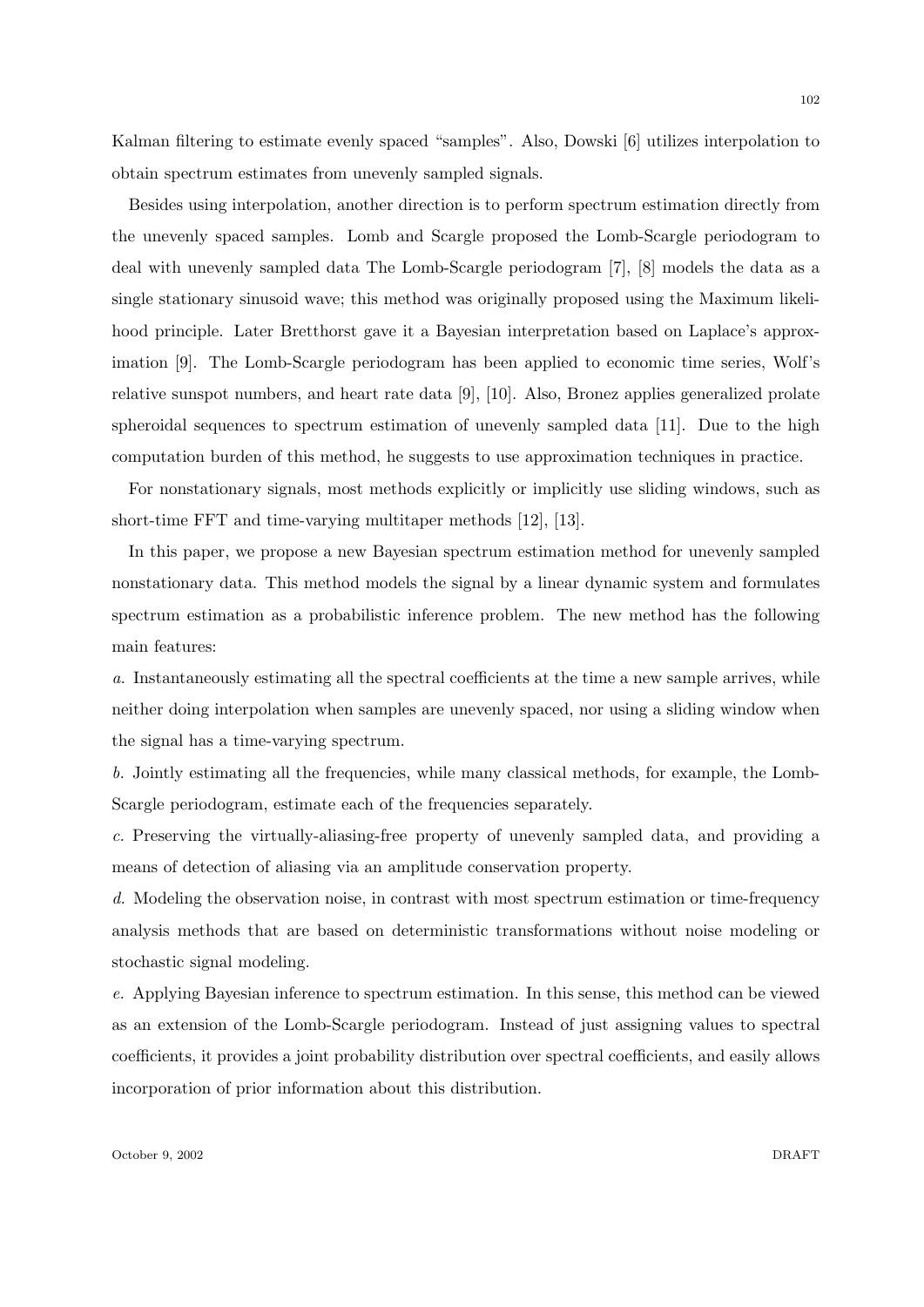Furthermore, we propose an efficient maximum likelihood method to sparsify spectral coefficients, which is useful for narrow-band signals.

The rest of the paper is organized as follows. Section II presents the new spectrum estimation method, and discusses its properties, followed by section III, describing a Kalman-based approach for updating probabilities. Section IV introduces the sparsification algorithm for the narrowband case. Section V compares the new method with classical spectrum estimation methods, demonstrates its accuracy, manifests that it can correctly estimate frequencies beyond the range of half of the average sampling frequency, and discusses how it can be applied to resolving ambiguity in time-varying spectrum estimation. Finally, section VI summarizes the new method and describes future research directions.

## II. A Bayesian Framework for Nonstationary Spectrum Estimation

In this section, we present a Bayesian framework for estimating the nonstationary spectrum of a given signal. This framework does not assume any short time stationarity to the signals, in contrast with classical spectrum estimation approaches. The method works both for evenly and unevenly sampled data.

For the spectrum estimation problem, we observe the data  $\mathbf{x}: \mathbf{x} = [x_1, x_2, \dots, x_n, \dots, x_N]^T$ , where  $x_n$  is sampled at time  $t_n$ . When the data is unevenly sampled,  $\mathbf{t} = [t_1, \ldots, t_N]^T$  contains useful information for spectrum estimation. We model the data as

$$
x_n = a_{n0} + \sum_{k=1}^{M} a_{nk} \sin(2\pi f_k t_n) + b_{nk} \cos(2\pi f_k t_n) + v_n
$$
  
for  $n = 1, ..., N$ . (1)

where  $v_n$  is a noise variable. The number and value of frequency bases, M and  $f_k$ , can be chosen based on prior knowledge. These frequency bases can be made to be evenly or unevenly spaced in the frequency domain; however, later in this paper we simply choose all the frequency bases to be equally spaced so that equation (1) is a truncated Fourier expansion. The signal energy will project on these sinusoid and cosine bases.

Both  $a_{nk}$  and  $b_{nk}$  have real values. Note that for a nonstationary signal,  $a_{nk}$ ,  $b_{nk}$ , and  $v_n$ depend on the sampling time  $t_n$ . The use of  $a_{nk}$  and  $b_{nk}$  allows the signal to have a time-varying amplitude  $\sqrt{a_{nk}^2 + b_{nk}^2}$  and a changing phase  $\arctan(\frac{b_{nk}}{a_{nk}})$  for the  $k^{th}$  frequency band at time  $t_n$ .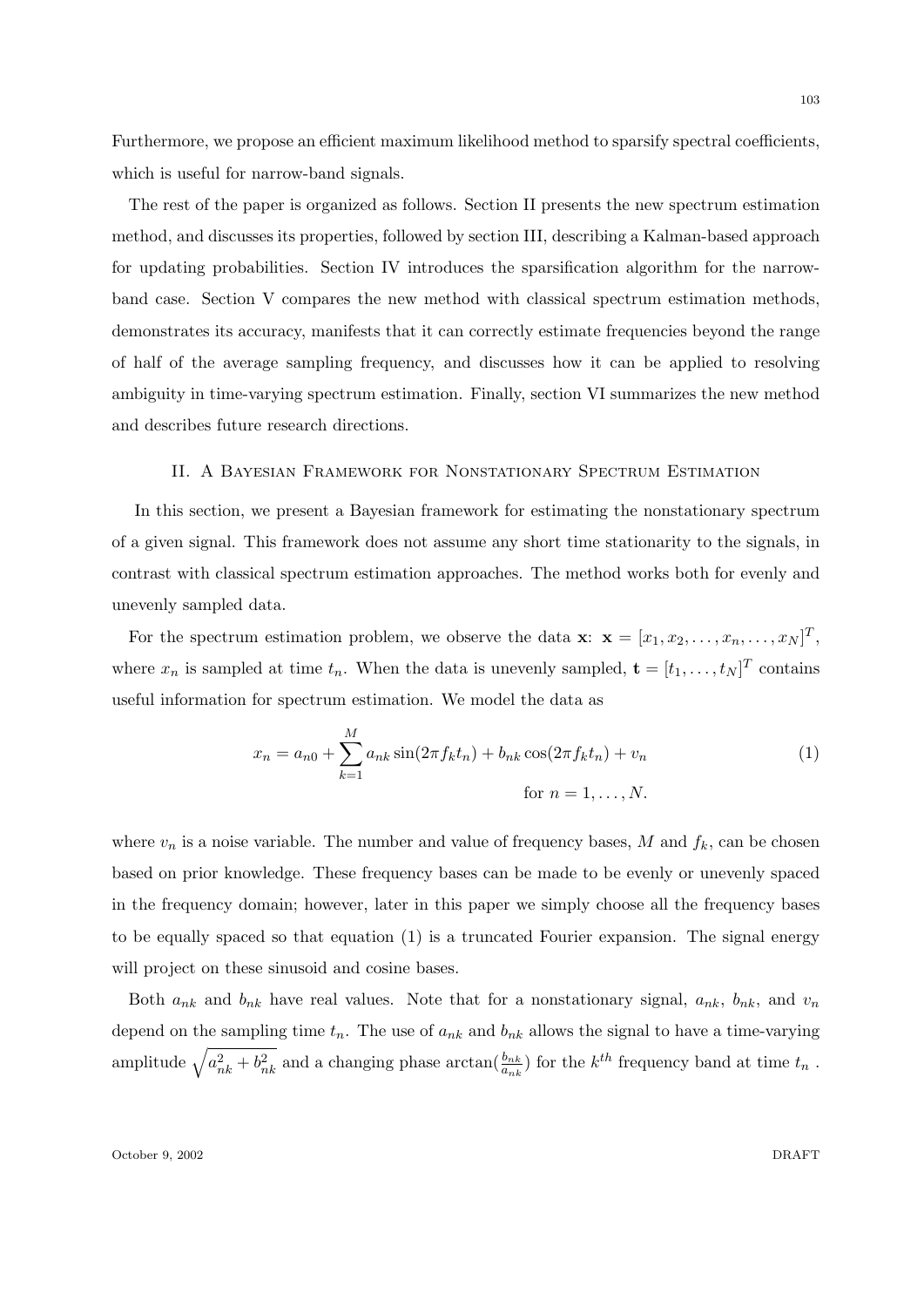For equation (1), we define

$$
\mathbf{s}_n = [a_{n0}, a_{n1}, a_{n2}, \dots, a_{nM}, b_{n1}, b_{n2}, \dots, b_{nM}]^T
$$
 (2)

$$
\mathbf{c}_n = [1, \sin(2\pi f_1 t_n), \dots, \sin(2\pi f_M t_n),
$$
  

$$
\cos(2\pi f_1 t_n), \dots, \cos(2\pi f_M t_n)]
$$
 (3)

For nonstationary spectrum estimation, our goal is to estimate the state vector  $s_n$  instantaneously at the sampling time  $t_n$ . To this end, we assume that the hidden states  $s_1 \dots s_N$  form a Markov chain that emits a time series of observations  $x_1 \ldots x_N$ :

$$
\mathbf{s}_n = \mathbf{s}_{n-1} + \mathbf{w}_n \tag{4}
$$

$$
x_n = \mathbf{c}_n \mathbf{s}_n + v_n \tag{5}
$$

where  $\mathbf{w}_n$  is the process noise at the sampling time  $t_n$ , and  $v_n$  is the observation noise at  $t_n$ . We can model the process observation noises by Gaussian distributions or by heavy-tailed non-Gaussian distributions. However, using non-Gaussian distributions invokes the use of numerical approximation techniques in the inference procedure.

According to this model, the joint distribution of hidden states and observations can be computed as

$$
p(\mathbf{s}_{1:N}, x_{1:N}) = p(x_1|\mathbf{s}_1)p(\mathbf{s}_1) \prod_{n=2}^{N} p(x_n|\mathbf{s}_n)p(\mathbf{s}_n|\mathbf{s}_{n-1})
$$
\n(6)

where  $\mathbf{s}_{1:N} = [\mathbf{s}_1,\ldots,\mathbf{s}_N]^T$  and  $x_{1:N} = [x_1,\ldots,x_N]^T$  denotes collections of states and observations from time  $t_1$  to  $t_N$ .

The filtering distribution  $p(\mathbf{s}_n|x_{1:n})$  can be sequentially estimated as follows

$$
p(\mathbf{s}_n | x_{1:n-1}) = \int_{\mathbf{s}_{n-1}} p(\mathbf{s}_n | \mathbf{s}_{n-1}) p(\mathbf{s}_{n-1} | x_{1:n-1})
$$
(7)

$$
p(\mathbf{s}_n|x_{1:n}) = \frac{p(\mathbf{x}_n|\mathbf{s}_n)p(\mathbf{s}_n|x_{1:n-1})}{p(x_n|x_{1:n-1})}
$$
(8)

Then the spectrum at time  $t_n$  can be summarized by the mean of  $p(\mathbf{s}_n|x_{1:n})$ .

## III. Spectrum Estimation by Kalman Filtering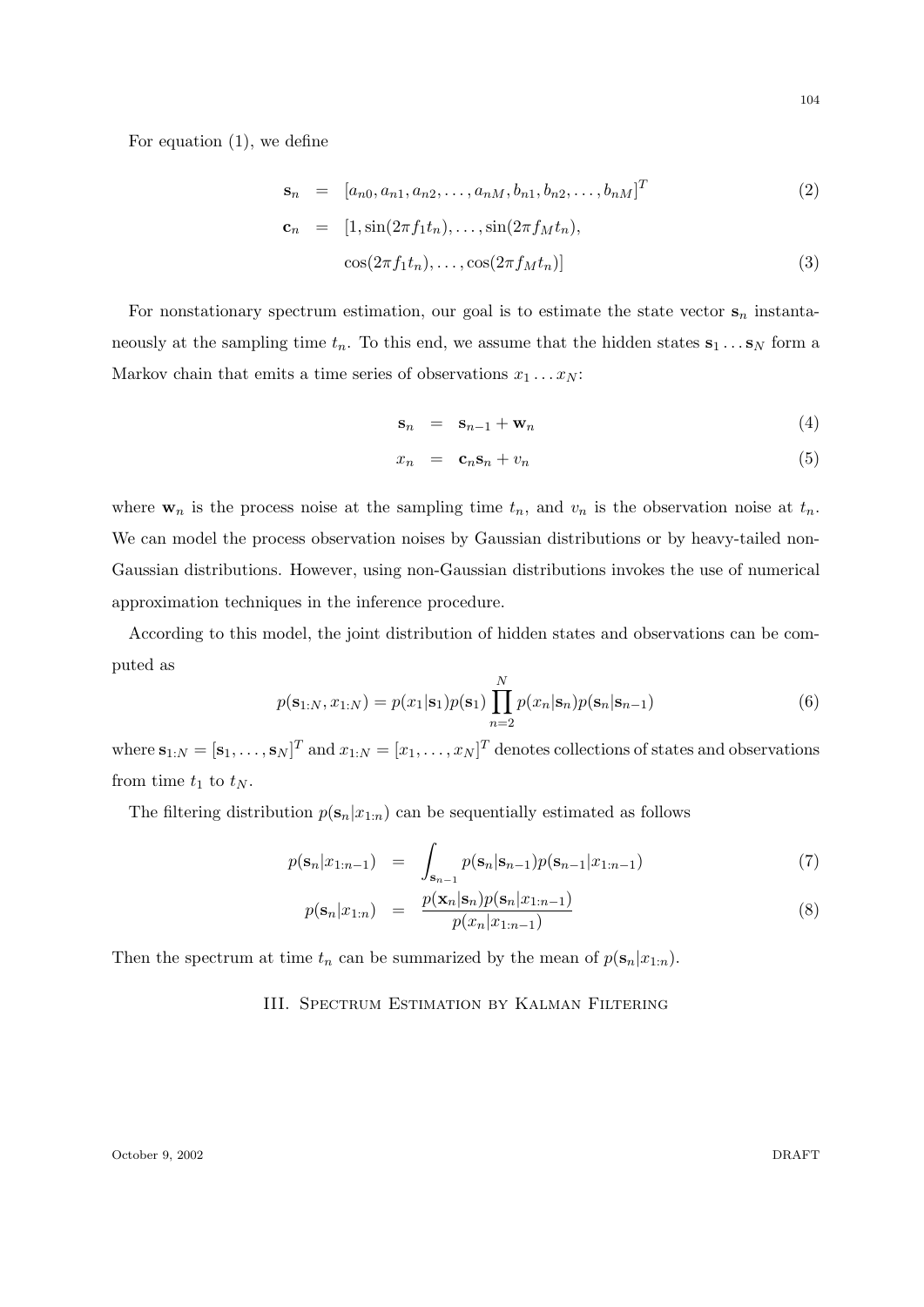## A. Algorithm

If we use linear Gaussian models in equations (4) and (5):

$$
\mathbf{w}_n \sim \mathcal{N}(\mathbf{0}, \Gamma_n) \tag{9}
$$

$$
v_n \sim \mathcal{N}(\mathbf{0}, \sigma_n^2), \tag{10}
$$

then  $p(\mathbf{s}_n|x_{1:n-1})$  is also Gaussian, and we can use Kalman filtering to efficiently update these probabilities. To deal with uneven sampling, we set the variance of the process noise proportional to the time interval between two consecutive samples,i.e.,

$$
\Gamma_n = \mathbf{Z}(t_n - t_{n-1});\tag{11}
$$

where **Z** is a pre-defined constant matrix, which we say more about below. The intuition behind this equation is that the longer the sampling interval between time  $t_n$  and  $t_{n+1}$ , the larger the uncertainty about the spectral coefficients at time  $t_{n+1}$  conditional on those at time  $t_n$ .

Denote  $\mathbf{m}_n$  and  $\mathbf{V}_n$  as the mean and covariance matrix of  $p(\mathbf{s}_n|x_{1:n})$ . We have the following Kalman filtering update [14], [15] equations:

$$
\mathbf{m}_n = \mathbf{m}_{n-1} + \mathbf{K}_n (x_n - \mathbf{c}_n \mathbf{m}_{n-1}) \tag{12}
$$

$$
\mathbf{V}_n = (\mathbf{I} - \mathbf{K}_n \mathbf{c}_n) \mathbf{P}_{n-1} \tag{13}
$$

where

$$
\mathbf{P}_{n-1} = \mathbf{V}_{n-1} + \Gamma_{n-1} \tag{14}
$$

$$
\mathbf{K}_n = \mathbf{P}_{n-1} \mathbf{c}_n^T (\mathbf{c}_n \mathbf{P}_{n-1} \mathbf{c}_n^T + \sigma_n^2)^{-1} \tag{15}
$$

and I is an identity matrix. Note that we have a nonstationary Kalman filtering algorithm; both  $\mathbf{c}_n$  and  $\Gamma_{n-1}$  vary with time.

The recursions start off with

$$
\mathbf{m}_1 = \mathbf{m}_0 + \mathbf{K}_1(x_1 - \mathbf{c}_1 \mathbf{m}_0) \tag{16}
$$

$$
\mathbf{V}_1 = (\mathbf{I} - \mathbf{K}_1 \mathbf{c}_1) \mathbf{V}_0 \tag{17}
$$

$$
\mathbf{K}_1 = \mathbf{V}_0 \mathbf{c}_1^T (\mathbf{c}_1 \mathbf{V}_0 \mathbf{c}_1^T + \sigma_1^2)^{-1} \tag{18}
$$

where  $\mathbf{m}_0$  and  $\mathbf{V}_0$  are pre-defined hyper-parameters for the prior distribution  $p(\mathbf{s}_0)$ , which we say more about below.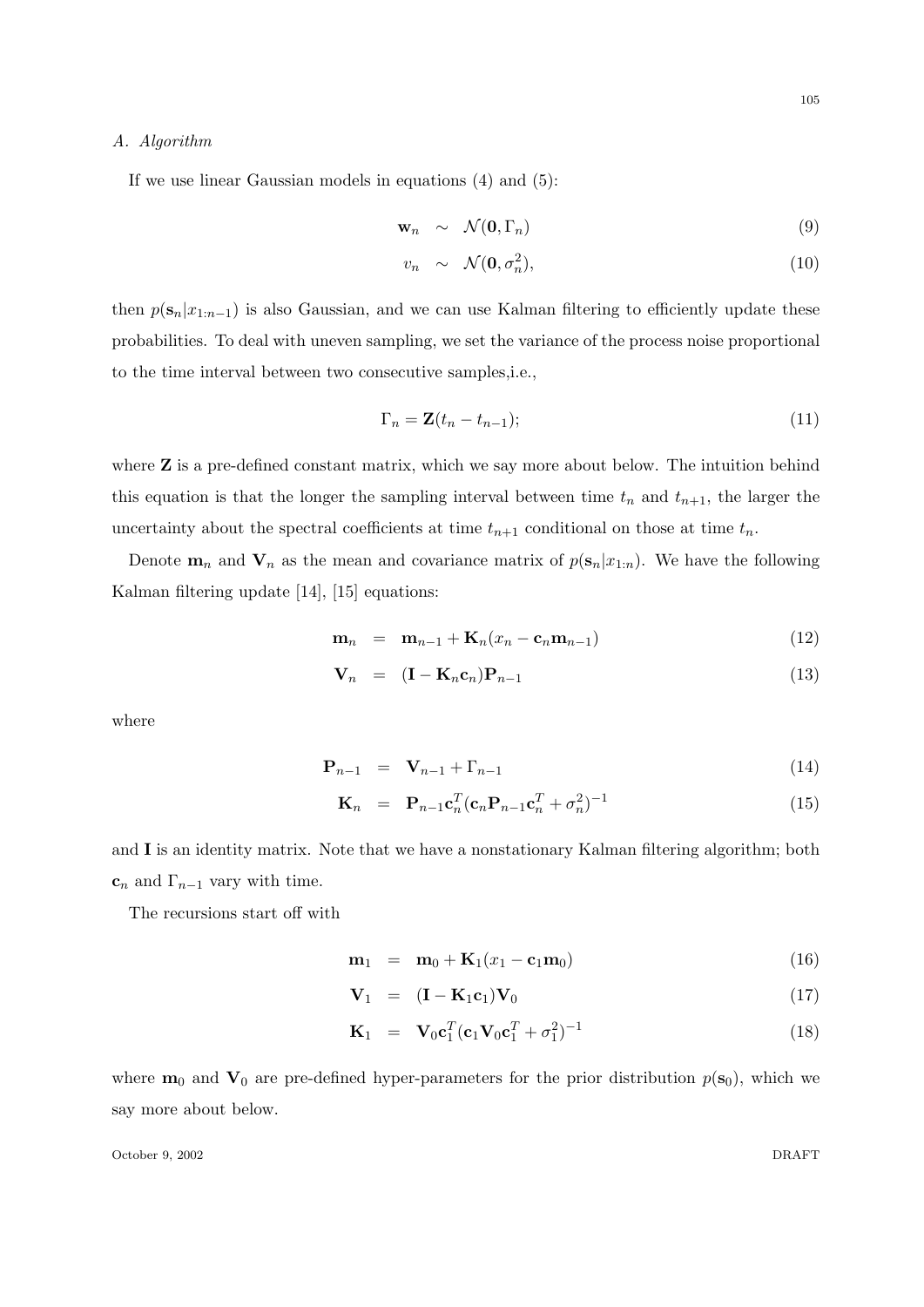If we want to utilize not only the past information, but also the future information in the data set to estimate the spectrum, we may want to compute  $p(\mathbf{s}_i|x_{1:N})$  where  $x_{1:N}$  is the whole data set. As a well-known technique, Kalman smoothing can be employed to compute this posterior distribution [14].

## B. Model Parameters and Hyperparameters

Given the algorithm in the last section, it is natural to ask how to assign the values of the Gaussian variances,  $\Gamma_n$  and  $\sigma^2$ , and the hyperparameters  $\mathbf{m}_0$  and  $\mathbf{V}_0$ . As a Bayesian method, the algorithm allows you to easily incorporate prior knowledge into the estimation, which on the other hand is relatively hard for a Maximum likelihood approach.

First, if we have no information about the frequency characteristics of the data, we may set  $\Gamma_n$  or more exactly **Z** in equation (11) to be a scaled identity matrix

$$
\mathbf{Z} = z\mathbf{I} \tag{19}
$$

where z controls the variablity of the amplitude of the estimated frequencies. Also, we may use a so-called noninformative prior distribution  $p(s_0)$  by assigning  $V_0$  to be a scaled identity matrix, and  $m_0$  to be a zero vector.

Second, if we think the data might contain only some known frequencies, a simply way of representing this belief is to only use those frequency bases in the data model (1). But if we are not certain if there are other frequency components in the data, this approach will be too aggressive. A better approach will be assigning  $V_0$  to be a diagonal matrix with small variances for the 0 elements in  $\mathbf{m}_0$ . In this way, we are more likely to obtain the nonzero estimate of the preferred frequencies. But at the same time, we can still obtain nonzero estimates of the other frequencies if the data suggest that such exist.

Third, since for natural signals the amplitudes of low frequency components may tend to change slower than those of the high frequency components, we might want to assign smaller process noise for low frequency components, and larger process noise for high frequency components. By doing so, more data points are needed to change the estimates of low frequency coefficients and fewer data points to change the estimates at high frequencies. As a popular time-frequency analysis tool, wavelets share the similar property.

In summary, there is room in this new algorithm to represent prior knowledge and use it to guide the estimation while employing information from the data at the same time.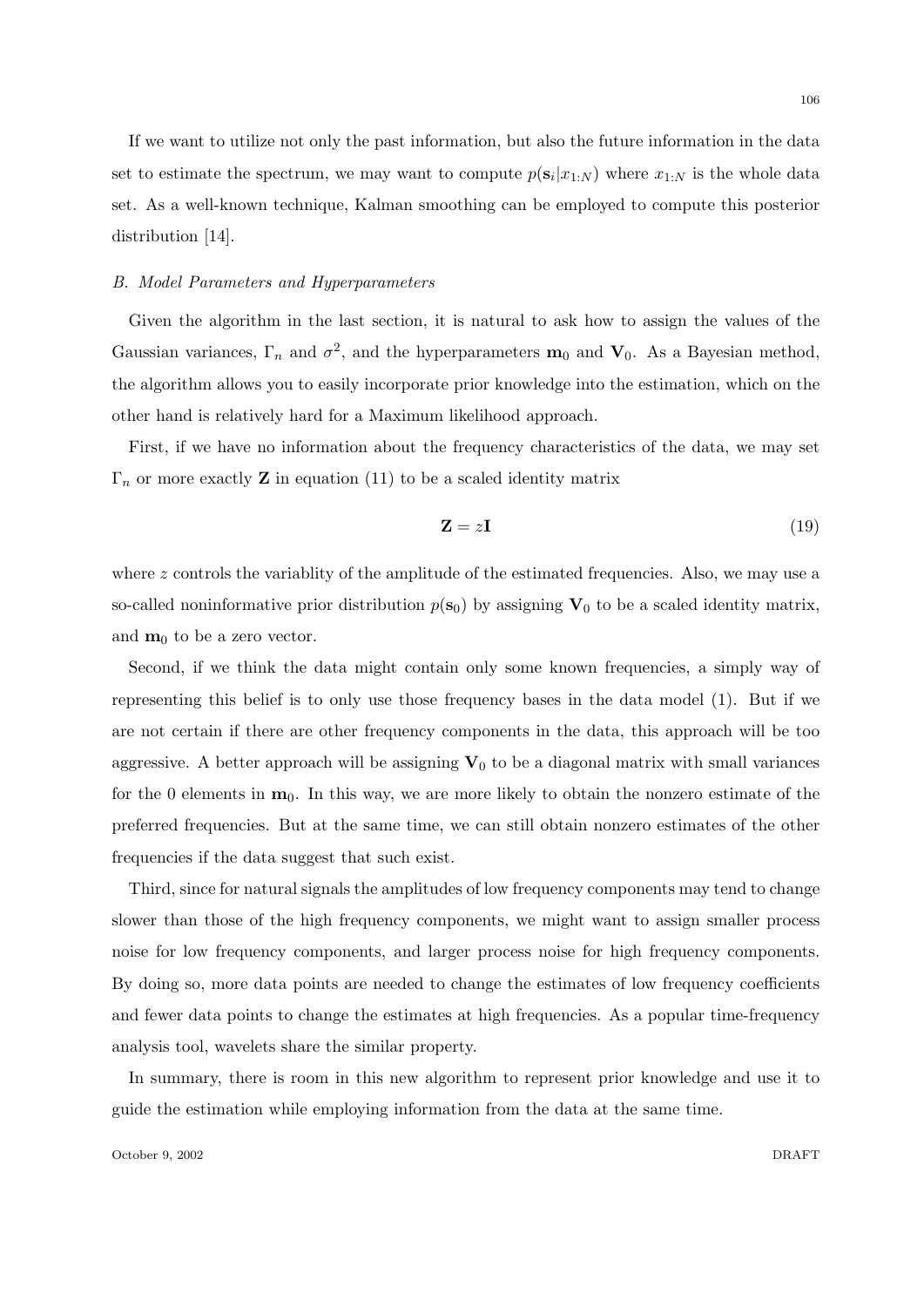#### C. No Fixed Window

107

It appears a little surprising that this new method can estimate the frequencies of a periodic signal without imposing any window on the signal. A closer look at the formula will help illuminate what is going on.

Let us rewrite equation (12) in another form:

$$
\mathbf{m}_n = (\mathbf{I} - \mathbf{K}_n \mathbf{c}_n) \mathbf{m}_{n-1} + \mathbf{K}_n x_n
$$
\n
$$
= (\mathbf{I} - \mathbf{K}_n \mathbf{c}_n) (\mathbf{I} - \mathbf{K}_{n-1} \mathbf{c}_{n-1}) \mathbf{m}_{n-2} +
$$
\n
$$
(\mathbf{I} - \mathbf{K}_n \mathbf{c}_n) \mathbf{K}_{n-1} x_{n-1} + \mathbf{K}_n x_n
$$
\n
$$
= \cdots
$$
\n
$$
= \prod_{d=1}^n (\mathbf{I} - \mathbf{K}_d \mathbf{c}_d) \mathbf{m}_0 + \sum_{k=1}^{n-1} \prod_{d=k+1}^n (\mathbf{I} - \mathbf{K}_d \mathbf{c}_d) \mathbf{K}_k x_k
$$
\n
$$
+ \mathbf{K}_n x_n
$$
\n(22)

Define  $\mathbf{K}_0 = 1$  and  $g_k = \mathbf{K}_k \prod_{d=k+1}^n (\mathbf{I} - \mathbf{K}_d \mathbf{c}_d)$  for  $k = 0, 1, ..., (n-1)$ . From equation (22), we can see that  $\mathbf{m}_n$  is a weighted average of  $x_k$  and  $\mathbf{m}_0$ , where  $g_k$  serves as the weighting coefficient for the  $k^{th}$  term.

Thus, the new method can be considered to construct an adaptive weighted window, which decays fast over the past history. Both observation and process noise variances play important roles in the weighting coefficient  $g_k$ . The sampling time  $t_k$  also affects  $g_k$  through its influence on  $\Gamma_k$ .

For example, consider  $\mathbf{K}_n x_n$  in equation (22). If  $\sigma_n^2$  is large, then due to equation (15)  $\mathbf{K}_n$  is small. In other words, the influence of the current noisy obervation  $x_n$  on the spectral estimate  $\mathbf{m}_n$  is damped. Similarly when the data points before the  $k^{th}$  data point are clean or the  $k^{th}$ data point is noisy, the influence of  $x_k$  on  $\mathbf{m}_n$  is reduced by a small  $g_k$ .

Finally, we want to emphasize that this adaptive windowing mechanism works for the new estimation method automatically given the model and the data. In contrast with other sliding window methods, there is no need to manually tune explicit parameters for a window shape and size, or for a set of such windows.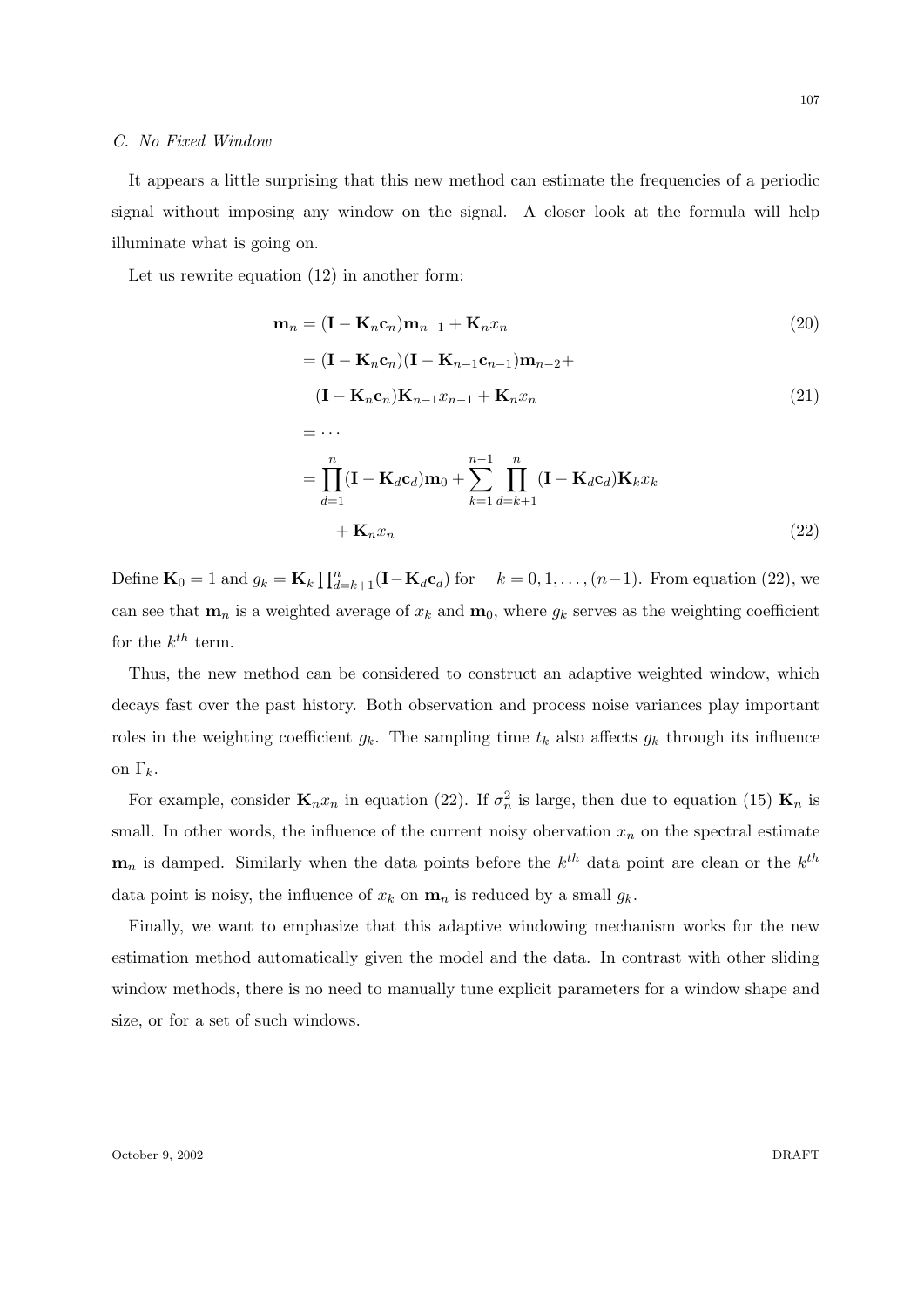## D. Conquer Aliasing by Unevenly Sampling

Recently [16], Bretthorst showed that a generalization of the discrete Fourier transformation (DFT) can handle the case when data is unevenly sampled, resulting in a much larger effective bandwidth than when the DFT is used on evenly sampled data. For the new Bayesian spectrum estimation method, the similar effect of uneven sampling holds: the critical frequency beyond which aliasing occurs may be almost infinite for unevenly sampled data.

Let us first review the reason why aliasing exists for evenly sampled data. When the data are evenly sampled, we have

$$
t = n\Delta t, \quad \text{for } n = 1, \dots, N. \tag{23}
$$

$$
f_s = \frac{1}{\Delta t} \tag{24}
$$

$$
f_{Ny} = \frac{f_s}{2} = \frac{1}{2\Delta t} \tag{25}
$$

where  $\Delta t$  is the time interval between any two consecutive samples,  $f_s$  is the sampling frequency, and  $f_{Ny}$  is the Nyquist frequency. In this case, it is well known that aliases occur at multiples of the sampling frequency: evenly spaced samples of both  $x(t) = A \cos(2\pi f_0 t + \phi)$  and  $y(t) =$  $A \cos(2\pi (f_0 + kf_s)t + \phi)$ , replacing  $t = n\Delta t$ , will be identical for all integer k. When components of (3) include such aliases, then these repeated components will receive similar probabilities.

In contrast, if the data are unevenly sampled, so that the time intervals between two samples may differ, then we can denote the largest common factor of all  $t_n$ 's as  $\Delta t'$ . Then it follows

$$
t_n = k_n \Delta t', \quad \text{for } n = 1, \dots, N. \tag{26}
$$

where  $k_n$  is an integer. For evenly sampled data,  $k_n = 0, 1, ..., N - 1$ . For unevenly sampled data,  $k_n$  may start from a large number.

Then we define the new cut-off frequency  $f'_{Ny}$  for irregular sampled data as

$$
f'_{Ny} = \frac{1}{2\Delta t'}\tag{27}
$$

Note that  $\Delta t'$  is less than or equal to the smallest time interval between data points. When the sampling is random,  $\Delta t'$  may be as small as the numerical resolution of the system. For example, if  $t_n$  is stored by a 32 bit number,  $\Delta t'$  will be around  $2^{-32}$  and  $f'_{Ny}$  will be around  $2^{31}$  Hz.

In other words, when the data are randomly sampled, or unevenly sampled in a well-designed way, the new spectrum estimate will have an almost infinite cut-off frequency  $f'_{Ny}$ , thus providing an effectively infinite bandwidth. This effect is illustrated in Fig. 1.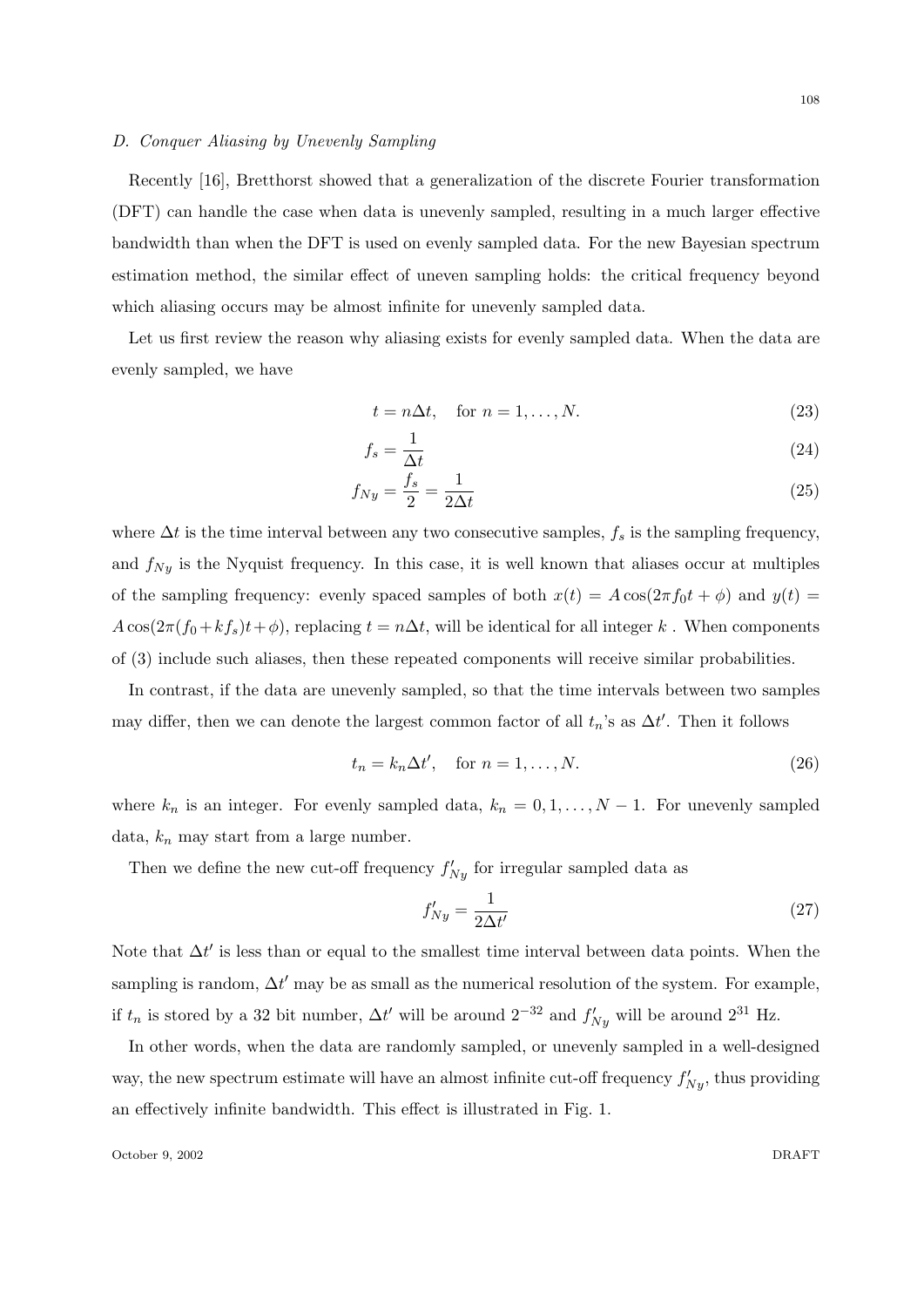

Fig. 1. The effect of uneven sampling on spectra estimated by the new method. (a) Spectrum of signal evenly sampled at 8KHz. The bandwidth of the signal is less than  $8K/2 = 4K$  Hz. With the Nyquist frequency at 4K Hz, the first alias will appear around 8K Hz. (b) Spectrum of signal randomly sampled at  $2^{32}$  Hz. With the new cut-off frequency at  $2^{31}$  Hz, the first alias will appear around  $2^{32}$  Hz.

Finally, notice that this "essentially no aliasing" property does not imply preservation of estimation accuracy when the average sampling rate declines dramatically, even if the samples are unevenly spaced. Dramatically reducing aliasing is not the same as preserving estimation accuracy. As the number of samples decreases, the estimation accuracy will decrease smoothly.

## E. Advantages of Joint Estimation

As shown by Bretthorst [16], the power spectrum of the (generalized) DFT actually utilizes a single frequency model. In order to obtain the estimation for different frequencies, the (generalized) DFT basically applies the same model to every frequency basis and repeats the estimation procedure again and again. Similarly, the Lomb-Scargle periodogram has a single frequency model.

However, for the new method, all the frequencies in the spectrum (1) are used together to explain the data and jointly estimated, which gives the new method several estimation advantages over the methods based upon a single frequency model. These advantages are discussed in the remainder of this section.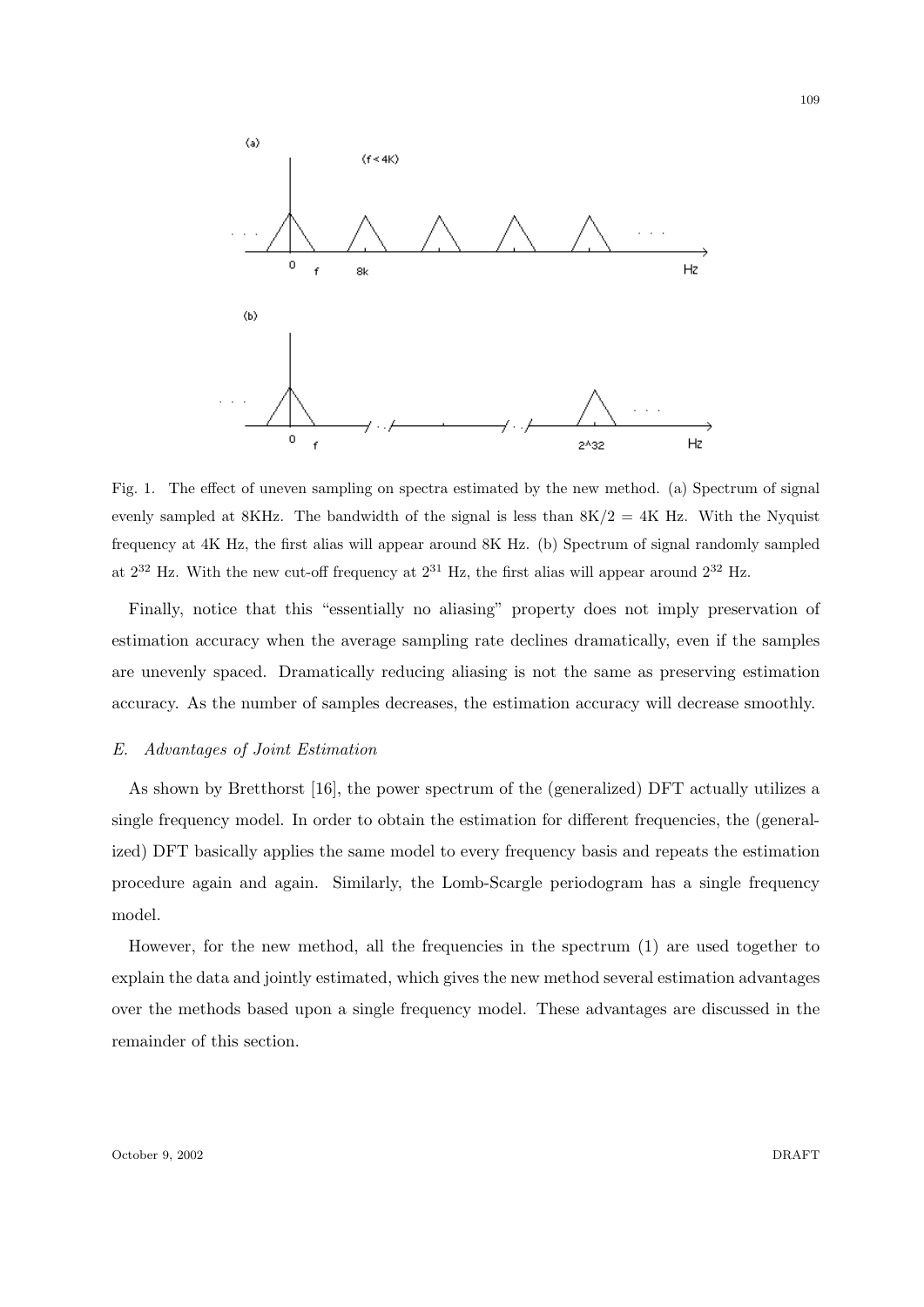#### E.1 Amplitude Conservation and Aliasing Detection

For the DFT and the Lomb-Scargle periodogram, when aliases appear, the amplitude estimates of the aliases will be the same regardless of how many aliases are present over the frequency range being considered; that is, the amplitude estimation of one frequency is independent of the estimation of the others. This behavior is a consequence of both the DFT and the Lomb-Scargle periodogram using a single frequency model that treats each frequency separately.

But for the new method,when aliasing occurs, the signal energy will be equally distributed on all the repeated elements in the basis  $c_n$  due to the symmetry of the projection on these identical elements. Then it is easy to see from equation (1) that the sum of the absolute values of the projection coefficients on two identical frequency elements in  $c_n$  will be the same as the absolute value of the projection coefficient on one of them if we remove the other one from the basis  $c_n$ . In other words, the sum of the spectral coefficients is the same no matter if we use a larger or smaller frequency basis  $c_n$ . We call this behavior the amplitude conservation property, and emphasize that it arises because of the joint estimation of all the frequencies. The DFT and the Lomb-Scargle periodogram do not have this property.

The amplitude conservation property of the new method can be used for aliasing detection. Specifically, we can reduce the frequency range of the sinusoid and cosine basis to see if amplitude estimates change or not, in order to see if there are aliases in the estimation. In contrast, for the DFT and the Lomb-Scargle periodogram, this property does not hold.

## E.2 Super-resolution

Now consider the case when a signal contains multiple frequency components. If the frequency components are well-separated in the frequency domain, using a method based on a single frequency model may achieve a good approximation since there is not much estimation interference between those frequency components. But if the frequency components are very close to each other, the single-frequency methods suffer from interference between the closely-spaced frequency components, which in turn reduces the estimation accuracy.

On the other hand, by jointly estimating all the frequency components and conditioning on the estimation results of past data points, the new method can separate very close frequency components. This will be demonstrated in Sec. V.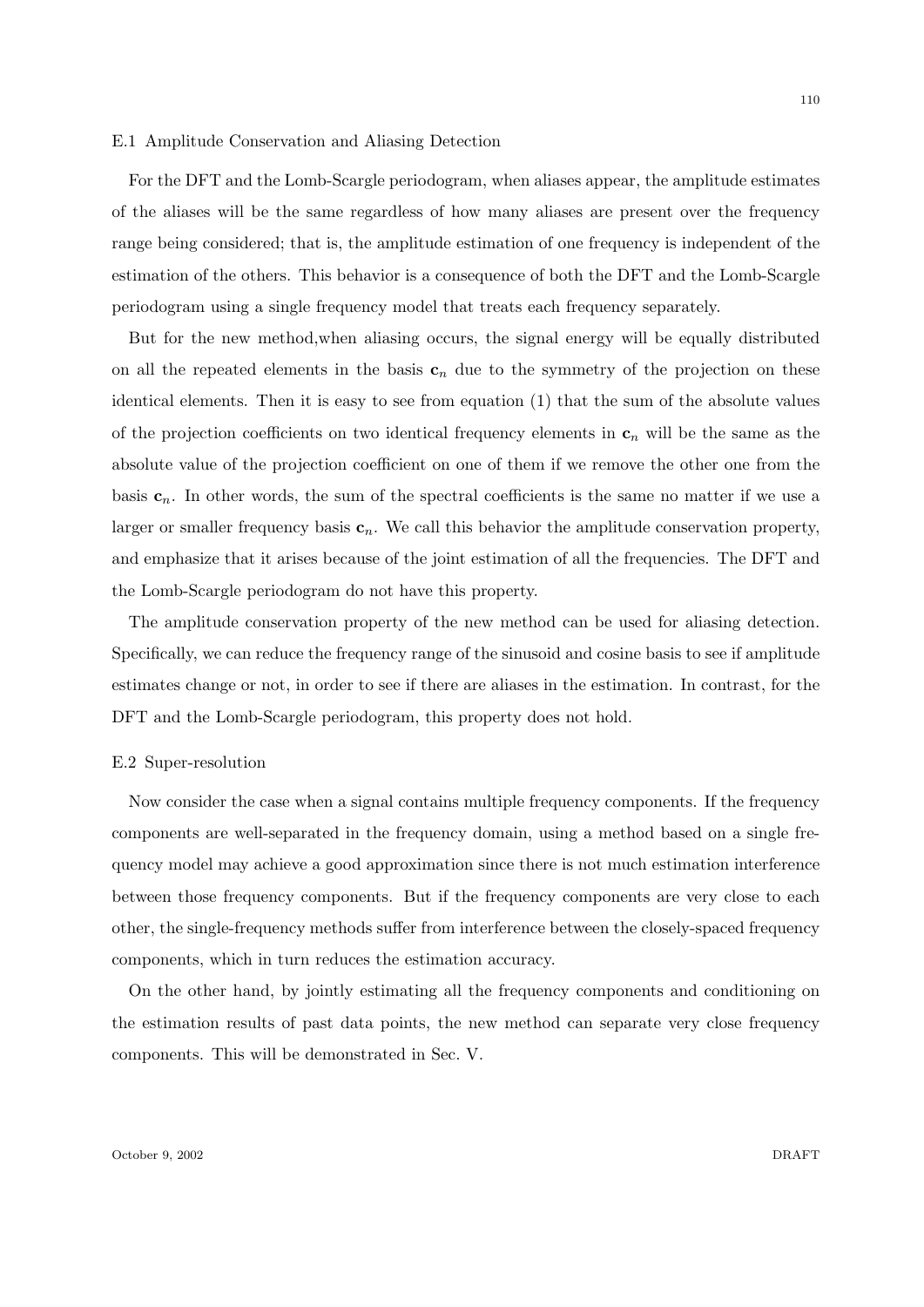#### IV. Sparse Estimation

If a signal contains only a few frequency components, and we know this a priori, then we can sparsify the Kalman filtering result in order to reduce the number of estimated frequency components and remove the estimation ambiguity as discussed later in Sec. V-D.

In this section, we propose an efficient sparsification algorithm. This algorithm can be viewed as a generalization of the Optimal Brain Surgeon algorithm [17] that has been proposed in the machine learning community for pruning irrelevant features.

## A. Sparsification by Lagrangian Optimization

To sparsify the mean estimation m of the spectrum, we maximize the probability of the estimation at that time  $t_n$  while setting some values in the mean vector **m** to be zeros. For the simplicity of the notation, we drop the subscript n in  $\mathbf{m}_n$ ,  $\mathbf{V}_n$ , and  $\mathbf{s}_n$  in this section. Let  $\mathbf{m}_\star$ be the new mean vector after pruning some elements to be zeros and modifying the rest of the nonzero elements, and let the vector **q** indicate which elements of **m** are pruned to obtain  $m_{\star}$ .

Formally speaking, we have the following problem:

$$
\max_{\mathbf{q}} \min_{\mathbf{m}_{\star}} \log p(\mathbf{s}|\mathbf{m}_{\star}, \mathbf{V})
$$
\n(28)

i.e. 
$$
\max_{\mathbf{q}} \min_{\mathbf{m}_{\star}} -\frac{1}{2} (\mathbf{s} - \mathbf{m}_{\star})^T \mathbf{V}^{-1} (\mathbf{s} - \mathbf{m}_{\star})
$$
(29)

Now, let h be the length of  $m$ , and let  $e_i$  be a vector with all elements being zero except its  $i<sup>th</sup>$  element being one. Then,  $\mathbf{E}_{q}$  is the matrix obtained by extracting columns specified in q from the h by h identity matrix. For example, if  $q = [1, 65]$ , then  $\mathbf{E}_q$  consists of the first and sixty-fifth column of the  $h$  by  $h$  identity matrix.

The above optimization problem can then be shown to be equivalent to the following one:

$$
\min_{\mathbf{q}} \min_{\delta \mathbf{m}} \delta \mathbf{m}^T \mathbf{V}^{-1} \delta \mathbf{m} \tag{30}
$$

Subject to

$$
\mathbf{E}_\mathbf{q}^T \delta \mathbf{m} - \mathbf{m}_\mathbf{q} = \mathbf{0} \tag{31}
$$

where  $\delta \mathbf{m} = \mathbf{m} - \mathbf{m}_*$ .

We form a Lagrangian from equations (30) and (31):

$$
l = \delta \mathbf{m}^T \mathbf{V}^{-1} \delta \mathbf{m} + \boldsymbol{\lambda}^T (\mathbf{E}_\mathbf{q}^T \delta \mathbf{m} - \mathbf{m}_\mathbf{q}) \tag{32}
$$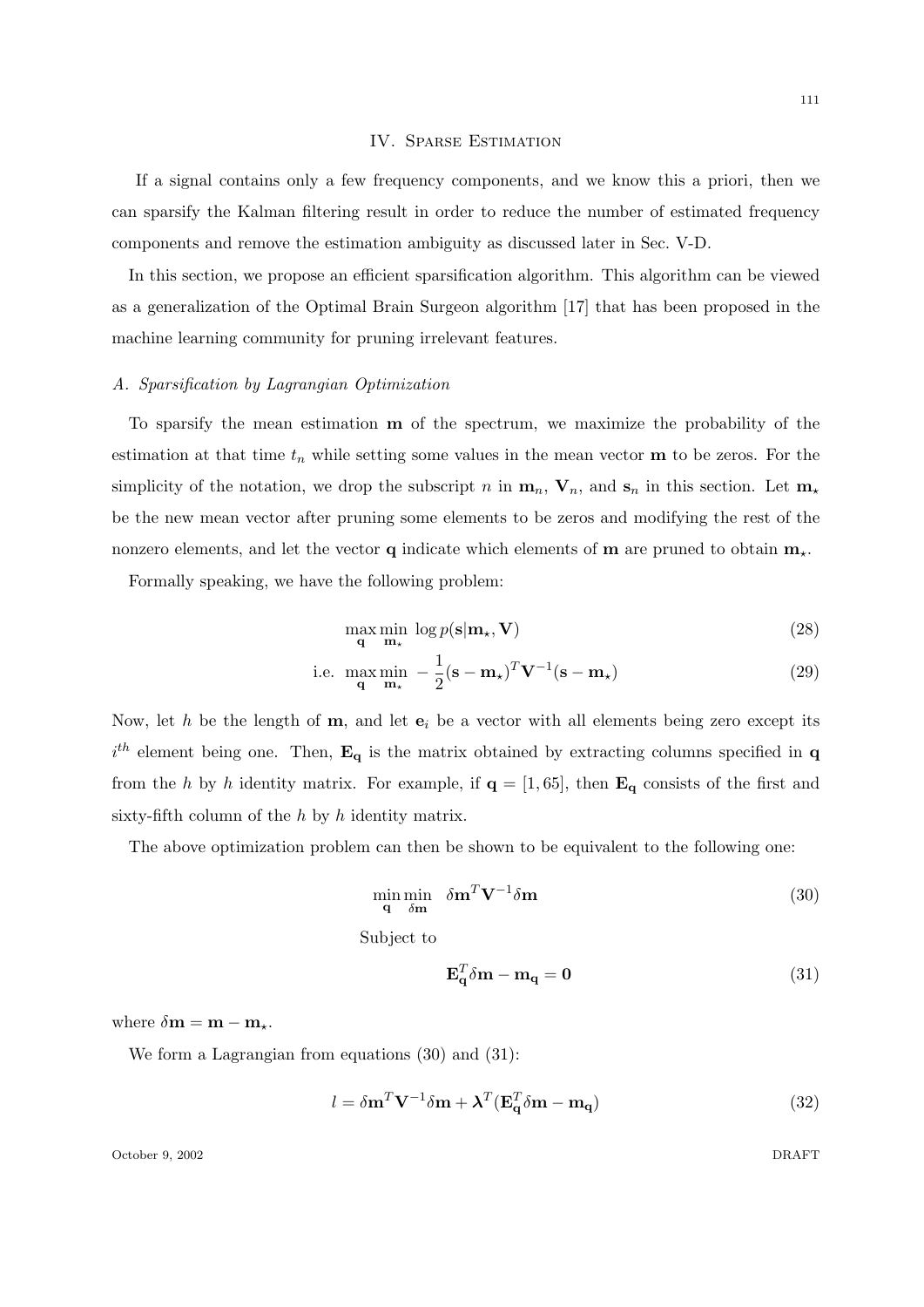where  $\lambda$  is a Lagrange multiplier.

By taking derivatives of  $l$  and using the constraint  $(31)$ , we obtain

$$
\delta \mathbf{m} = \mathbf{V}_{1:M;\mathbf{q}} (\mathbf{V}_{\mathbf{q};\mathbf{q}})^{-1} \mathbf{m}_{\mathbf{q}}
$$
\n(33)

$$
l_{\mathbf{q}} = \mathbf{m}_{\mathbf{q}}^{T} (\mathbf{V}_{\mathbf{q};\mathbf{q}})^{-1} \mathbf{m}_{\mathbf{q}}
$$
\n(34)

where  $V_{1:M;q}$  consists of the q columns of the matrix V,  $V_{q;q}$  the intersection of q columns and  $q$  rows of  $V$ , and  $m_q$  the  $q$  elements of  $m$ .

If we want to prune l elements of **m** to be zeros, we compute  $l_q$  for all possible vectors **q** that indicate the positions of those l elements. Then we set the optimal  $q^*$  as

$$
\mathbf{q}^* = \arg\min_{\mathbf{q}} l_{\mathbf{q}},
$$

and compute  $\delta$ **m** based on  $\mathbf{q}^*$ .

## B. Using Schur Complements

The above sparsification algorithm involves a matrix inverse  $(V_{q;q})^{-1}$ , which becomes expensive when we want to prune many elements in m. Using Schur Complements, we can efficiently obtain  $\delta \mathbf{m}$  and  $l_q$  without computing  $(\mathbf{V}_{\mathbf{q};q})^{-1}$  explicitly.

Denote by  $H$  the inverse of the covariance matrix  $V$ . and partition  $H$  into four sub-matrices:

$$
\mathbf{H} = \begin{pmatrix} \mathbf{H}_{\mathbf{p};\mathbf{p}} & \mathbf{H}_{\mathbf{p};\mathbf{q}} \\ \mathbf{H}_{\mathbf{q};\mathbf{p}} & \mathbf{H}_{\mathbf{q};\mathbf{q}} \end{pmatrix}
$$
 (35)

where **p** is the complementary vector of **q**. For example, if **H** is a 3 by 3 matrix and  $\mathbf{q} = \begin{bmatrix} 1, 3 \end{bmatrix}$ , then  $p = [2]$  and

$$
H_{p;p} = H_{2;2} \qquad H_{p;q} = [H_{2;1}H_{2;3}]. \qquad (36)
$$

As shown in the appendix, we have

$$
\delta \mathbf{m} = \mathbf{V}_{1:M;\mathbf{q}} (\mathbf{H}_{\mathbf{q};\mathbf{q}} - \mathbf{H}_{\mathbf{q};\mathbf{p}} \mathbf{H}_{\mathbf{p};\mathbf{p}}^{-1} \mathbf{H}_{\mathbf{p};\mathbf{q}}) \mathbf{m}_{\mathbf{q}}
$$
(37)

$$
l_{\mathbf{q}} = \mathbf{m}^{T} \mathbf{H} \mathbf{m} - \mathbf{m}_{\mathbf{p}}^{T} \mathbf{H}_{\mathbf{p};\mathbf{p}} \mathbf{m}_{\mathbf{p}} - 2 \mathbf{m}_{\mathbf{p}}^{T} \mathbf{H}_{\mathbf{p};\mathbf{q}} \mathbf{m}_{\mathbf{q}} -
$$
  

$$
\mathbf{m}_{\mathbf{q}}^{T} \mathbf{H}_{\mathbf{p};\mathbf{q}}^{T} \mathbf{H}_{\mathbf{p};\mathbf{p}}^{-1} \mathbf{H}_{\mathbf{p};\mathbf{q}} \mathbf{m}_{\mathbf{q}}
$$
  

$$
= \mathbf{m}^{T} \mathbf{H} \mathbf{m} - \mathbf{m}_{\mathbf{p}}^{T} \mathbf{H}_{\mathbf{p};\mathbf{p}} \mathbf{m}_{\mathbf{p}} - 2 \mathbf{m}_{\mathbf{p}}^{T} \mathbf{G} - \mathbf{G}^{T} \mathbf{H}_{\mathbf{p};\mathbf{p}}^{-1} \mathbf{G}
$$
(38)

where  $G = H_{p;q} m_q$ .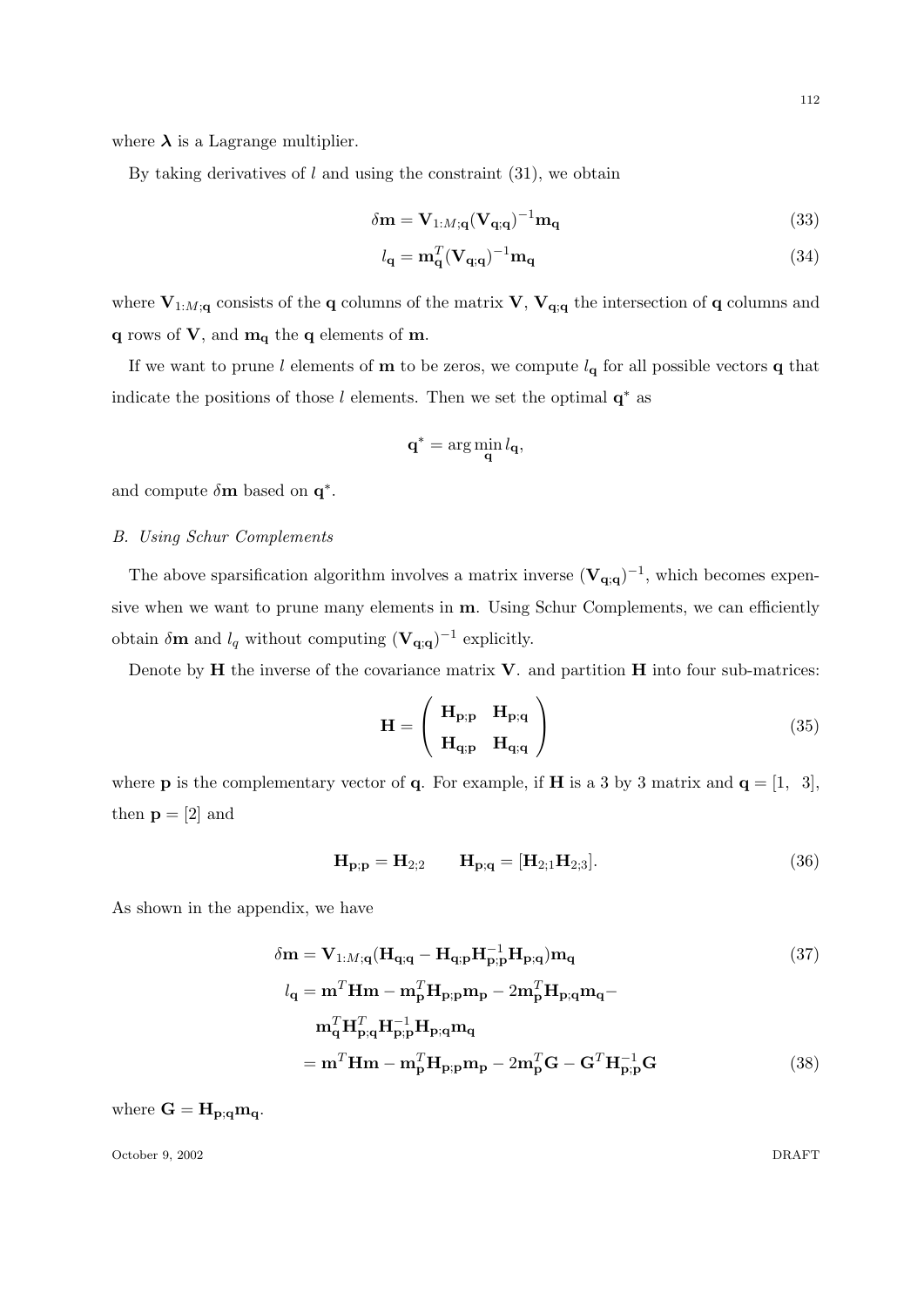When **p** reduces to a scalar, only one non-zero element in the new mean  $\mathbf{m}_{\star}$  is kept, and no matrix inversion is needed for computing  $l_{q}$  since  $H^{-1}_{p;p}$  becomes a scalar division. By pre-

We embed this sparsification algorithm in the Kalman filtering procedure. After obtaining V and **m** for the current data point, we sparsify the mean **m** and continue the Kalman filtering. In practice, we apply the sparsification algorithm every few steps of the Kalman filtering instead of every single step, in order to enhance the smoothness of  **in time and reduce the computation.** 

computing  $\mathbf{m}^T \mathbf{H} \mathbf{m}$ , we can update  $l_\mathbf{q}$  efficiently through equation (38) for every **q**.

#### C. Greedy Approximation

When the length of  $\bf{p}$  is comparable to that of  $\bf{q}$ , then using the Schur Complement in equation (47) is no longer efficient. In this case, we may use a greedy approach to prune two elements of m, corresponding to the same frequency, at each step.

If a signal has known frequency phases, we can reduce the model size by using only those sinusoid basis functions with an additional known phase parameter in the vector  $\mathbf{c}_n$ .

For such a reduced model, the greedy approximation prunes one element each time and becomes the so-called Optimal Brain Surgeon algorithm [17].

## V. Experiments and Discussions

#### A. Comparison with Classical Spectrum Estimation Algorithms

First, we compare several classical methods with the new method on evenly sampled data to illustrate the new method's ability to resolve closely spaced signal frequency components. In Fig. 2 the signal is the sum of three sinusoids and noise. For Welch's algorithm, we use a window size of 100 data points, with 50 points of overlap. For Burg's algorithm, we chose a  $6^{th}$  order AR model. For the MUSIC algorithm, we set the the signal subspace dimension to be 6. For the multitaper method, we used the standard Matlab implementation, and set the time-bandwidth product for the discrete prolate spheroidal sequences to be 2. These parameters were chosen by trial and error, trying to get the best performance out of each method. (For example, Matlab for multitaper recommends a time-bandwidth parameter of 4, but we found 2 to work better for this data set.) For the new method, we set the process noise variance to be a scaled identity matrix  $(\mathbf{Z} = \mathbf{I})$  in equation (11), and used a stationary observation noise  $(\sigma_n^2 = 0.1$  for all n). Also, we set  $M = 127$  so that the length of the frequency basis vector c is 255, and utilized a noninformative prior on  $p(\mathbf{s}_0)$  ( $\mathbf{V}_0 = 1 \times 10^3$ ).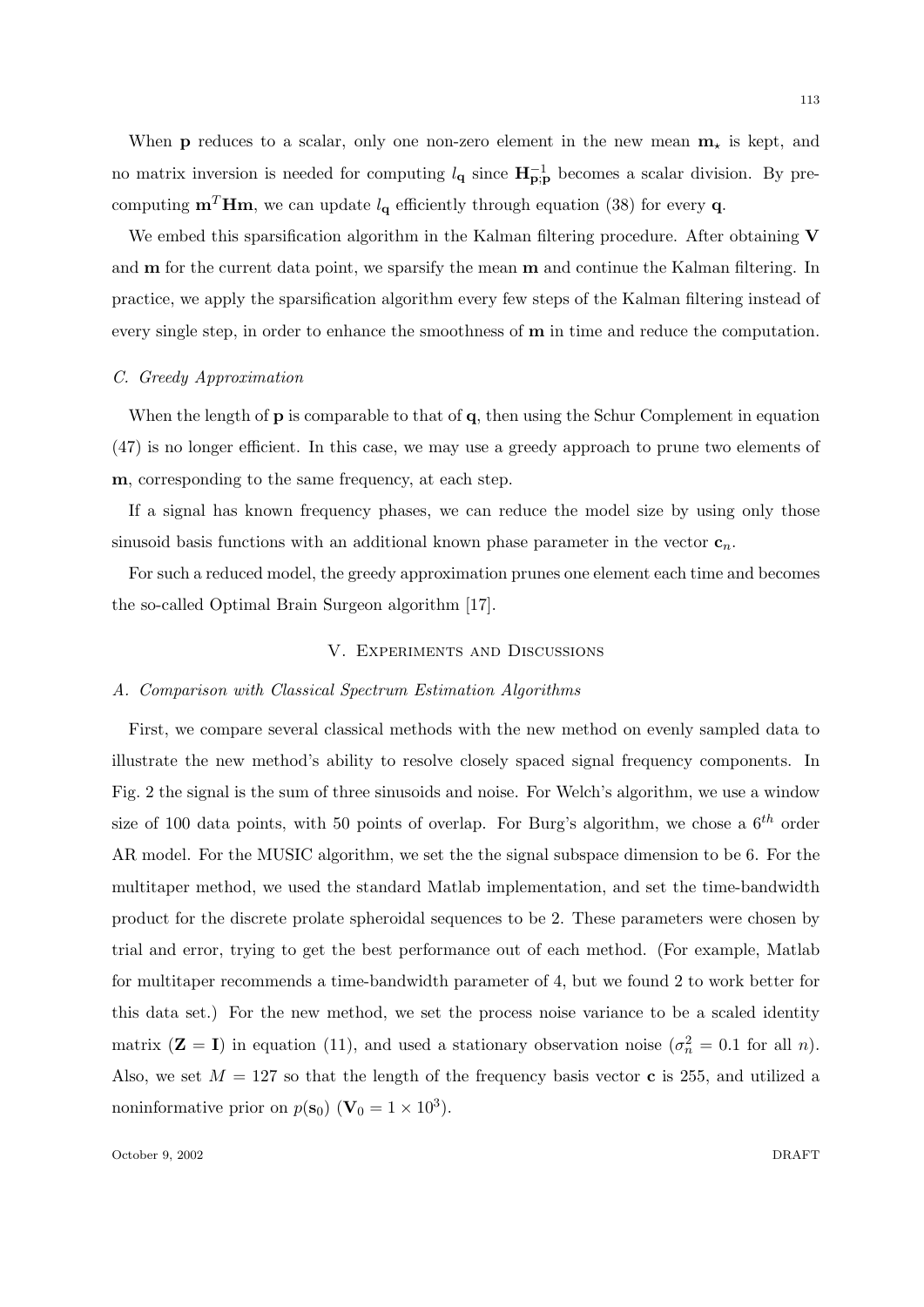Note that the Y axis in Fig. 2 is on a log scale. The new method, because of its joint frequency estimation capability, successfully resolves the closely-spaced peaks without problems arising from their interference.

In addition, we carried out a sensitivity analysis. We scaled the noninformative prior and the noninformative model parameters 100 times larger and smaller to see if the changes affect the estimation results significantly. In these experiments, the results based on the new parameters were basically the same as those using the original parameters. This indicates that the probability model used is a good fit of the data and robust to the variation of the parameters.



Fig. 2. Comparison with classical spectral estimation algorithms on evenly sampled stationary data. The signal is the sum of 19, 20, and 21 Hz real sinusoid waves with amplitudes 0.5, 1, and 1 respectively. The variance of the additive white noise is 0.1. The signal is evenly sampled 128 times at 50 Hz.

## B. Estimation accuracy: fast decaying amplitude sinusoid

We synthesize an unevenly sampled signal that contains one 125 Hz sinusoid wave modulated with an exponentially fast decaying amplitude. In the case of unevenly sampled data, the Lomb-Scargle method is widely used in many applications.

We compare the Lomb-Scargle periodogram, the new method, and the new method with smoothing. For the Lomb-Scargle periodogram, we use a short window size of 60 data points, with 59 points of overlap; less overlap yields visible "blocking" effects, and this value appeared to optimize its performance.

For the new method and its smoothing version, we set  $z = 1000$  and  $\sigma_n = 1$ , and assigned a noninformative prior on  $p(\mathbf{s}_0)$  ( $\mathbf{V}_0 = 1 \times 10^{10}$ ).

The estimated spectra by these three methods are shown in Fig. 3. The true amplitude and the estimated amplitudes of 125 Hz components are plotted in Fig. 4. For the Lomb-Scargle periodogram, the mean square error is 0.0384. Except for the initialization (0.2 seconds) for the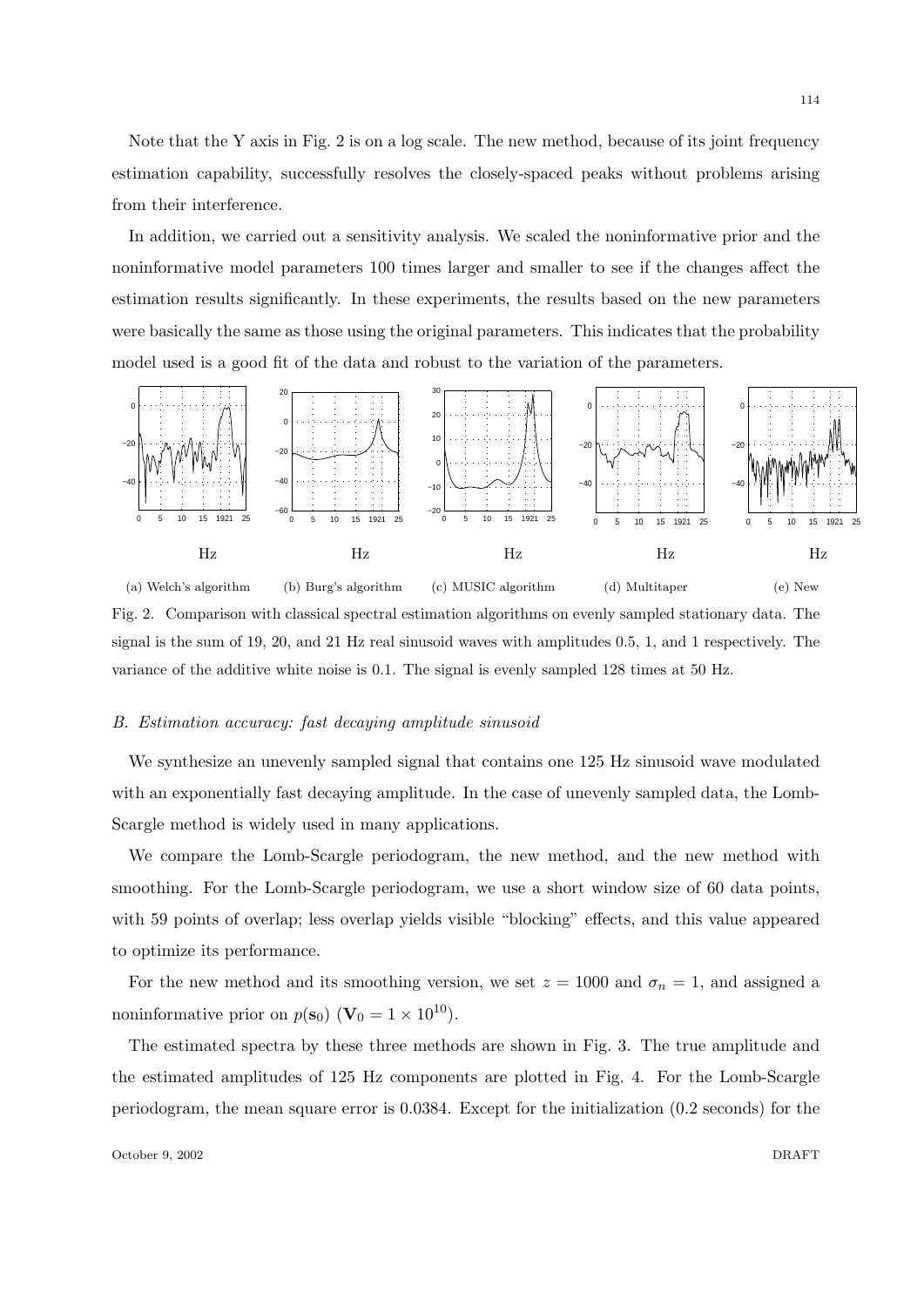new method, the mean square error of the estimated amplitudes along the time axis is 0.0016; for the new method with smoothing, the mean square error drops to 0.0000080. Note that the Lomb-Scargle periodogram also has an initialization period due to its sliding window; its error, given above, omits this initialization period as well.

The new method, in both the original and smoothing versions, yields accurate estimates of the frequency and fast decaying amplitude, while the Lomb-Scargle periodogram fails to track the changing amplitude. Also, the Lomb-Scargle periodogram contains more sidelobe energy than do the spectrograms obtained from the new method. This is partly because the new method jointly estimates all the frequency bands and thus has the so-called "explaining-away' effect: if the signal is well explained by one or some of the frequency bands, the influence of other frequency bands will be reduced.



(a) Lomb-Scargle (b) New (c) New with Smoothing Fig. 3. Estimated spectrograms for an unevenly sampled signal that contains one 125 Hz sinusoid modulated with an exponentially fast decaying amplitude. Note that the Y axes in this figure are log scale.



Fig. 4. True and estimated amplitudes for the signal shown in Fig. 3.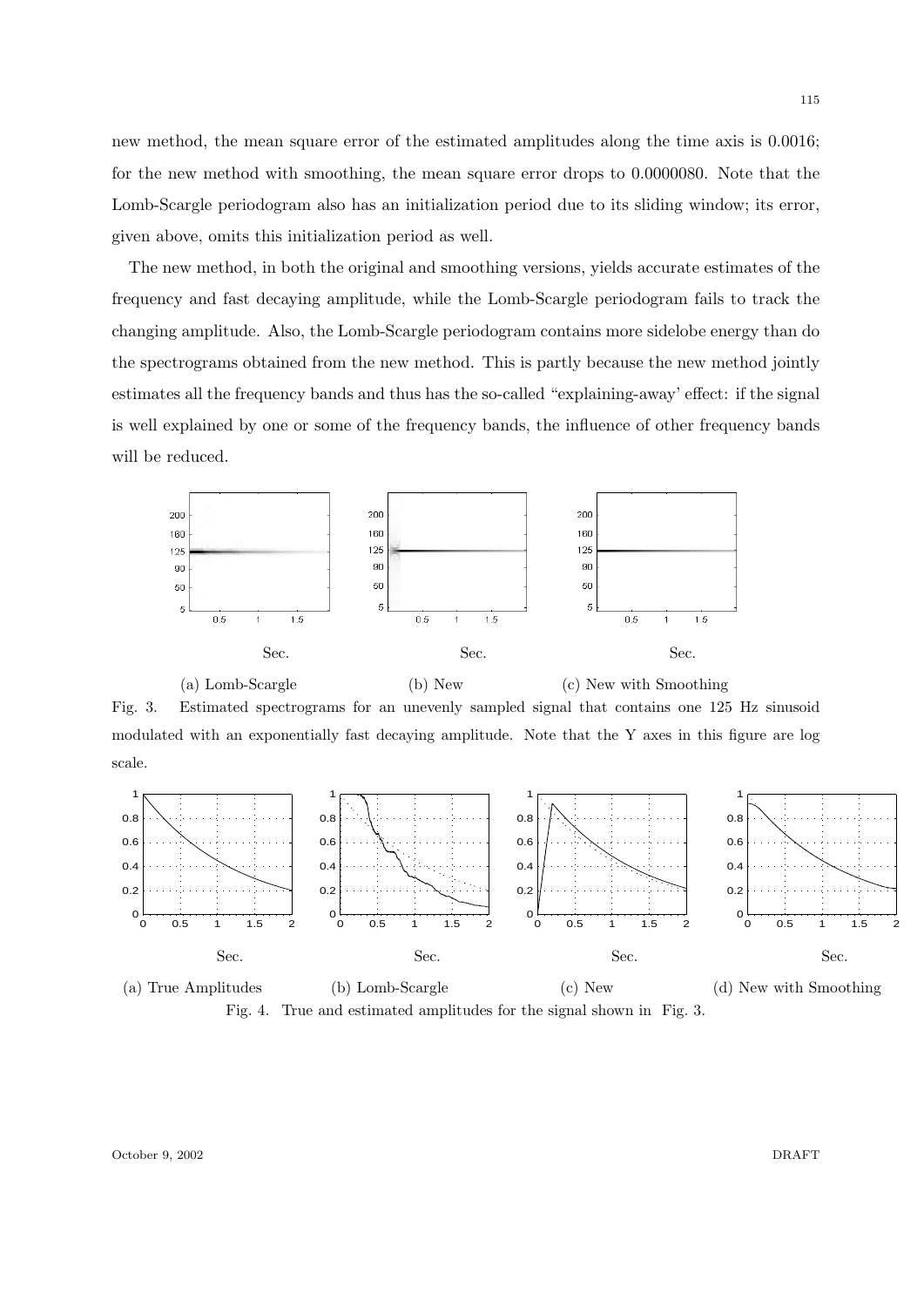#### C. Sparsification for Resolving Changing Frequencies

In this section, we demonstrate the sparsification technique described in section IV-B on a signal where the frequency jumps abruptly over time. The signal is unevenly sampled from a uniform distribution with a 30 dB SNR. The frequency of the signal jumps from 20 Hz to 40 Hz at time -0.833 second, and then jumps from 40 Hz to 60 Hz at time 0.833 second. The results, comparing the new method to Lomb-Scargle, are shown in figure 5.

As shown in the figure, by reducing the sliding window size from 200 data points to 100 data points, the Lomb-Scargle periodogram increases its frequency resolution, but at the same time, the stronger blocking effect results in a much larger detection delay of the signal's frequency switching. Here two consective windows overlap half of the window size. Actually, when dealing with fast changing frequencies, this problem is almost unavoidable for all sliding-window based methods, such as the short-time FFT, regardless whether the signals are evenly or unevenly sampled. For those methods, there is always a tradeoff between the capability of tracking fast changing frequencies and the frequency resolution.

For such abrupt changes in frequency, although the new method can still do a decent estimation, it cannot detect the frequency change very quickly as shown in Fig. 5 (c). Coupled with sparsification, the new method achieves the result shown in Fig. 5 (d), which not only has high frequency accuracy, but also quickly detects the frequency change. In this example, the sparsification algorithm is applied every 40 filtering steps, and the length of q is chosen a priori to be  $h-2$ .

# D. Adjusting Model Parameters for Resolving Estimation Ambiguity

There is often more than one possible way to interpret a given signal. For example, given a signal x

$$
\mathbf{x}_n = \sin(2\pi f_1 t_n) \cos(2\pi f_2 t_n) \tag{39}
$$

$$
= \frac{1}{2} \left( \sin(2\pi t_n(f_1 + f_2)) + \sin(2\pi t_n(f_1 - f_2)) \right) , \qquad (40)
$$

the traditional way to interpret this is via the second equation, so that its spectrogram has two sinsoids, one at  $f_1 + f_2$  and one at  $f_1 - f_2$ . On the other hand, it might be desirable, in accord with the alternate interpretation of equation (39), to produce a "non-stationary spectrogram", that contains one single sinusoid at  $f_1$ , with a time-varying amplitude of value  $\cos(2\pi f_2 t_n)$ .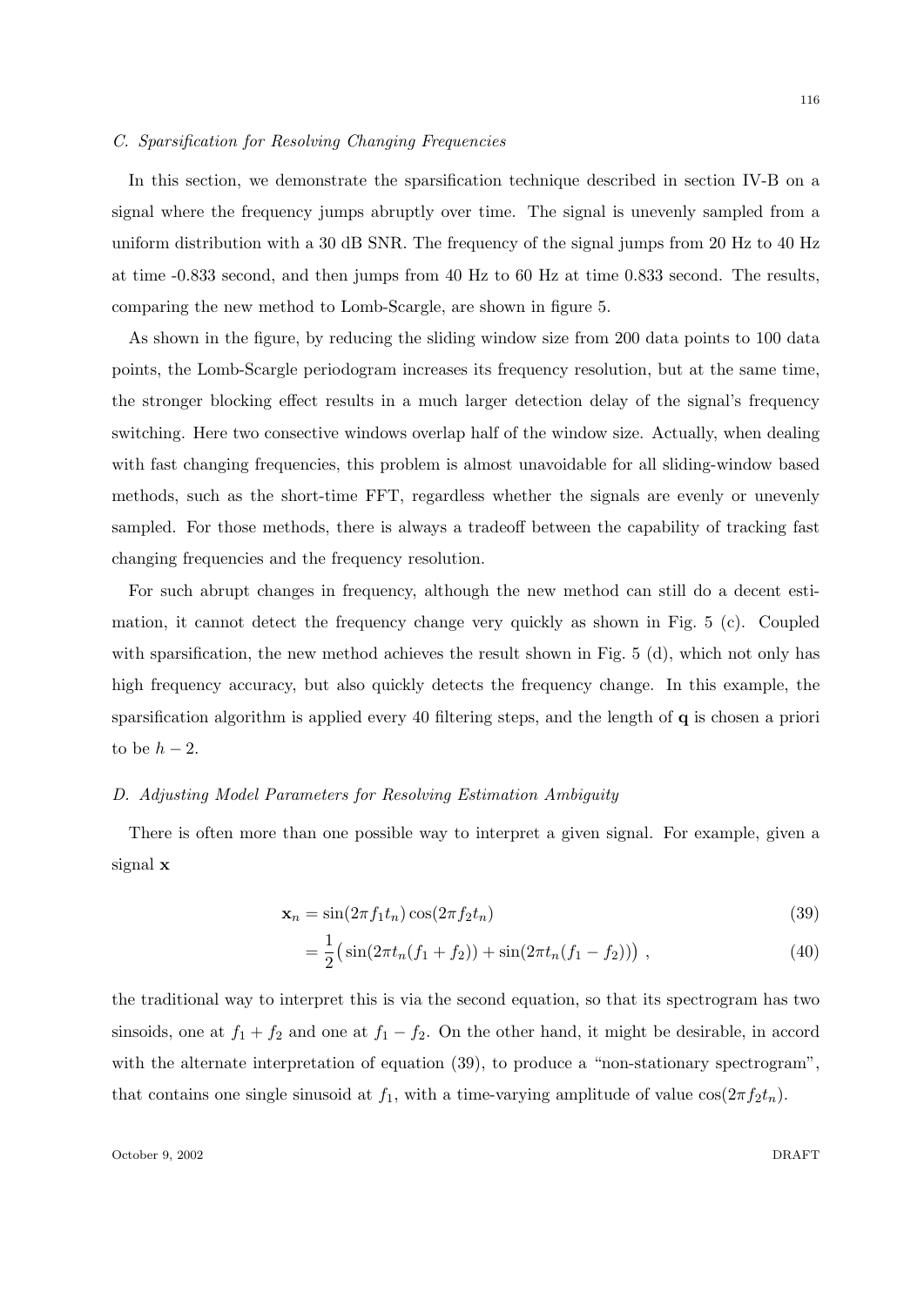

Fig. 5. Spectral analysis for an unevenly sampled signal where the frequency jumps from 20 Hz to 40 Hz at the sampling time -0.833 second, and then jumps from 40 Hz to 60 Hz at 0.833 second. (a) Lomb-Scargle periodogram with a window size of 100 points (b) Lomb-Scargle periodogram with a window size of 200 points (b) Spectrogram by the new method (d) Spectrogram by the new method coupled with sparsification

As discussed in the previous section III-E.2, the new method prefers the smoothness of the estimation along the time axis. Thus if we use a noninformative prior and model parameters that represent ignorance about the frequency property of the data (here  $\mathbf{Z} = \mathbf{I}$  and  $\sigma^2 = 10$ ), the estimator will tend to interpret the signal as what equation (40) says – there are two sinusoids in the signal  $\bf{x}$ . This is verified in the simulation shown in Fig. 6 (d), where the new method recovers the two sinusoids in the spectrogram that are very close to each other.

However, if we use so-called informative model parameters, which incorporate a priori knowledge about the data, we can bias the estimation to have only one frequency component (i.e., we set a very large process variance,  $10^9$ , corresponding to both the sine and cosine components at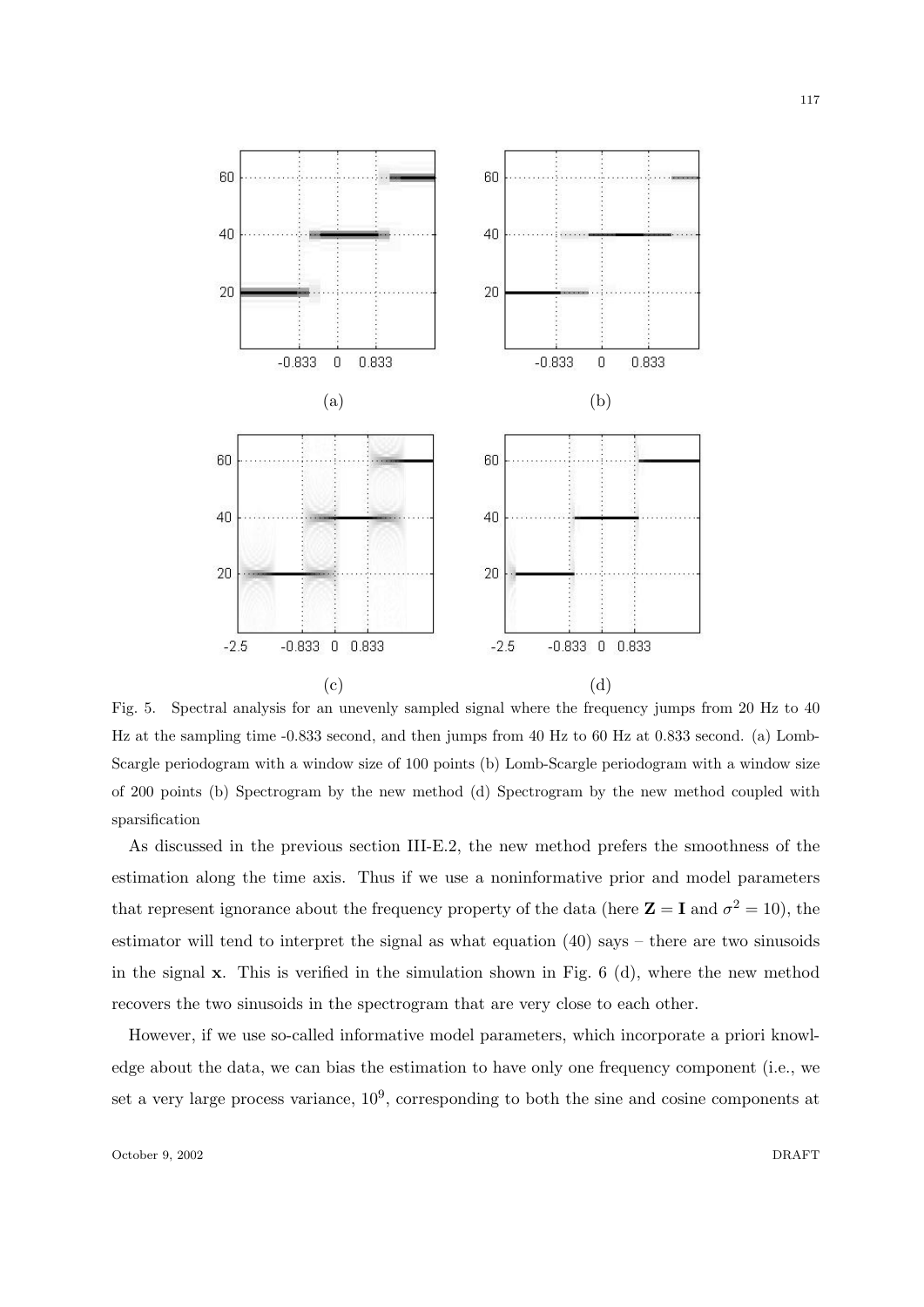40Hz in Z and a small process noise variance, 10, for the rest frequency components). In this case, we obtain an estimation result showing that this signal is a single sinusoid at 40 Hz with a cosine modulated amplitude, as seen in Fig. 6 (e).



Fig. 6. Spectral analysis for an unevenly sampeled signal that contains 39 and 41 Hz sinusoids (a-c) Lomb-Scargle periodograms with sliding windows of 100, 200, and 300 data points respectively, which illustrate the interference of neighboring frequencies in Lomb-Scargle periodograms. (d) Spectrogram by the new method with noninformative model parameters: There is no interference between neighbor frequencies, again demonstrating the super-resolution property of this new method. (e) Spectrogram by the new method with informative model parameters. (f) Dotted curve: estimated amplitudes of 39 and 41 Hz by the new method with a noninformative model; solid curve: the estimated amplitude of the 40 Hz component by the new method with an informative model.

## E. Sparsification or Informative Model Parameters?

We can either apply the sparsification algorithm or use informative model parameters to obtain a sparse spectrogram. We have performed a number of experiments to compare the two approaches on the data set used in the previous section, and the results are visibly indistinct from those we show above. In general, the sparsification method costs more in terms of computation, but requires less prior information than using informative model parameters.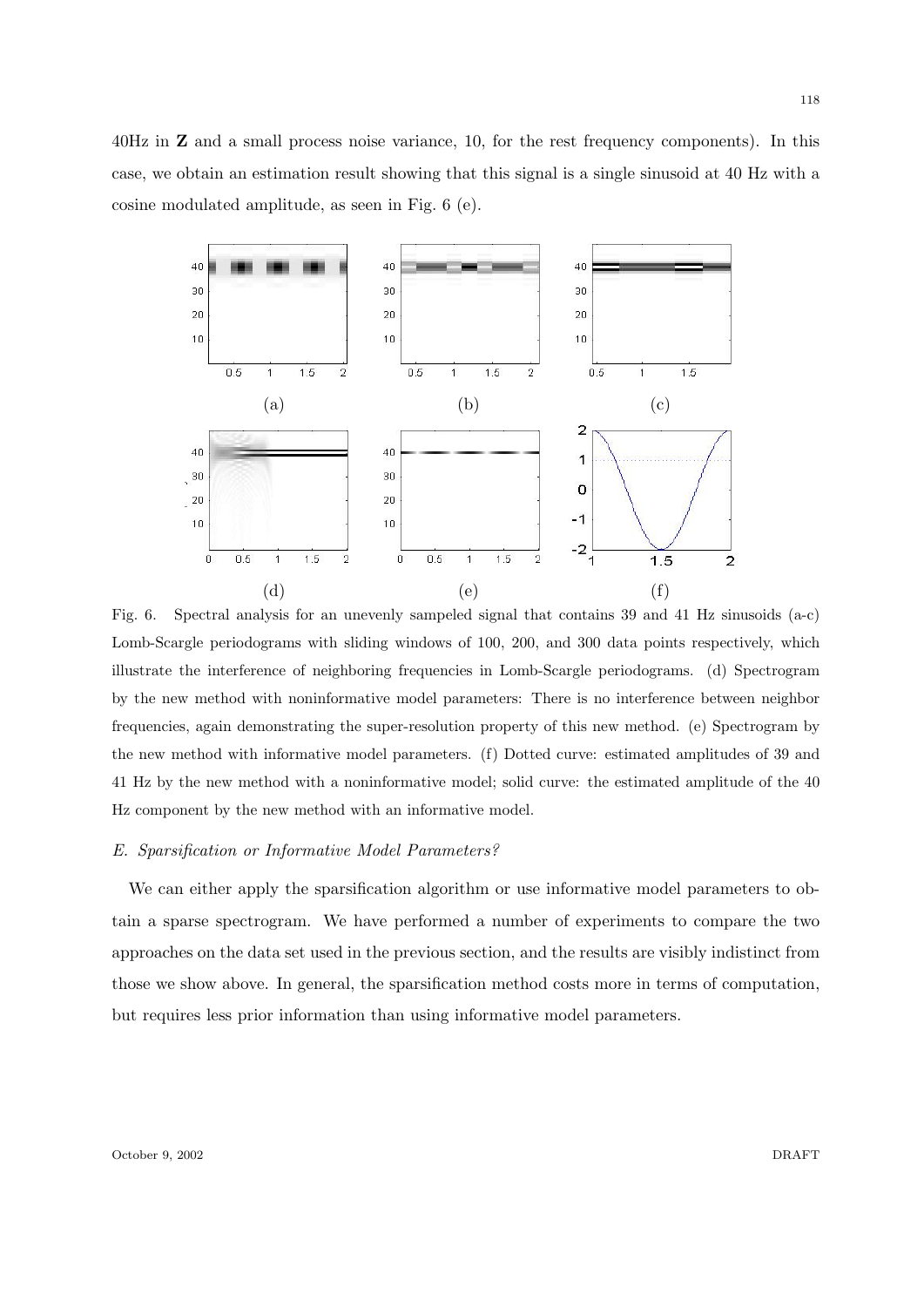## F. Sampling Rate and Aliasing

Finally, we illustrate in Fig. 7 the use of the new method in preserving the property that uneven sampling diminishes aliasing. When this signal containing 39 and 41 Hz sinusoids is evenly sampled, it requires  $f_s > 82$ Hz in order to avoid aliasing. Here we show both even and uneven sampling at a rate of 100 times over 2 seconds. In the evenly sampled case, the aliased components show up as expected at 9 and 11 Hz. However, in the unevenly sampled case, there is no such aliasing for this signal. Thus, when aliasing is a concern, a method such as this new technique, that works well on unevenly sampled data, may provide a bandwidth advantage.

Comparing Fig. 7 (c) and (d), we see that the new method has an amplitude conservation property, i.e., the estimated amplitudes are equally distributed in the true and aliasing frequencies in (c). This illustrates the use of the amplitude conservation property to detect if aliasing occurs or not.



Fig. 7. Lomb-Scargle periodogram and the spectra estimated by the new method for a signal  $x = \sin(2\pi 39t) + \sin(2\pi 41t)$  sampled 100 times over 2 seconds, with samples either evenly or randomly (unevenly) spaced.

## VI. Conclusion and Future Work

This paper has proposed a Bayesian method for spectrum estimation for unevenly-sampled noisy non-stationary data. By utilizing a non-stationary Kalman filter, the new method jointly estimates all the amplitudes and phases of frequency bands of interest instantaneously without the use of a fixed window or a fixed set of windows. Additionally, we showed how the Bayesian method is able to accommodate prior information about noise and signal structure. The new method appears to provide outstanding frequency resolution, even on small data sets. When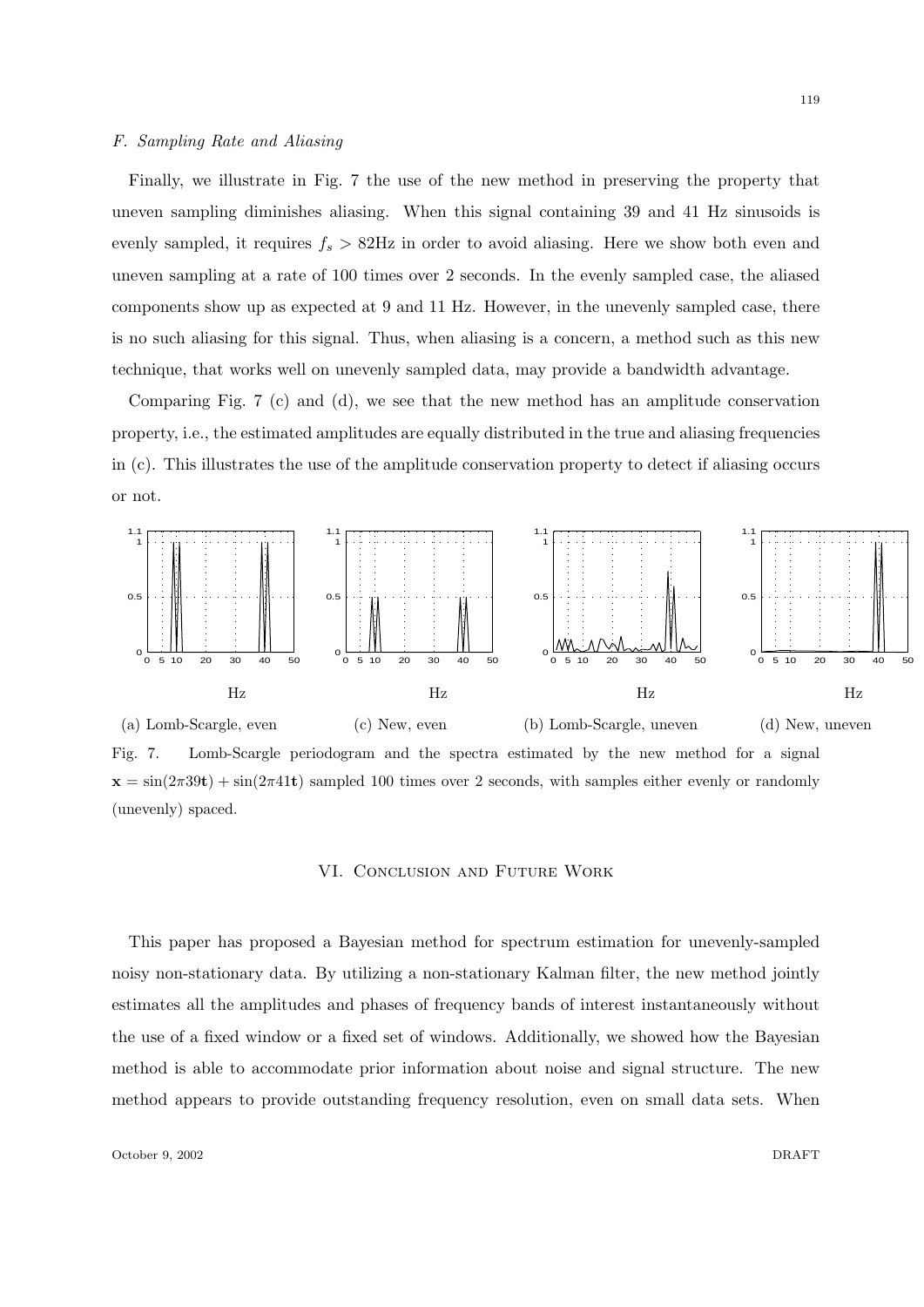coupled with the sparsification algorithm, it can accurately estimate switching frequencies. When data are unevenly sampled, it can estimate frequency components beyond half of the average sampling rate.

One direction of future work is using non-Gaussian process and observation noises to estimate quick frequency changes. To this end, we are applying a deterministic Bayesian approximation technique to the probabilistic inference of spectrum. Some initial work has been done.

In addition, we are interested in employing different signal bases besides sinusoid and cosine functions. An example is wavelets, which, combined with Bayesian inference, will result in a fast stochastic time-frequency analysis algorithm. It is also possible to utilize multiple discrete or generalized prolate spheroidal sequences [11] as our signal basis, in order to reduce the estimation variance.

# VII. Appendix

The pruning procedure in section  $(IV-A)$  is pretty expensive. At each iteration over the possible  $q$ , it involves the computation of the inverse of the matrix  $V_{q;q}$ . In case we want to prune most elements of m, we can use Schur complements to efficiently compute the inverse of partitioned matrices [18]. If we partition a matrix  $P$  into four sub-matrices  $\sqrt{ }$  $\overline{1}$  $P_{11}$   $P_{12}$  $P_{21}$   $P_{22}$  $\setminus$  then the Schur complement of  $P_{11}$  in P is

$$
(\mathbf{P}|\mathbf{P}_{11}) = \mathbf{P}_{22} - \mathbf{P}_{21}\mathbf{P}_{11}^{-1}\mathbf{P}_{12}
$$
\n(41)

Then if we similarly partition the inverse matrix  $\mathbf{P}^{-1}$  into four sub-matrices  $\sqrt{ }$  $\overline{1}$  $({\bf P}^{-1})_{11}$   $({\bf P}^{-1})_{12}$  $({\bf P}^{-1})_{21}$   $({\bf P}^{-1})_{22}$  $\setminus$  $\overline{1}$ then

$$
(\mathbf{P}^{-1})_{22} = (\mathbf{P}|\mathbf{P}_{11})^{-1}.
$$
\n(42)

Then, from equations  $(35)$ ,  $(42)$  and  $(41)$  we have

$$
(\mathbf{V}_{\mathbf{q};\mathbf{q}})^{-1} = (\mathbf{H}|\mathbf{H}_{\mathbf{p};\mathbf{p}}) \tag{43}
$$

$$
= \mathbf{H}_{q;q} - \mathbf{H}_{q;p} \mathbf{H}_{p;p}^{-1} \mathbf{H}_{p;q} \tag{44}
$$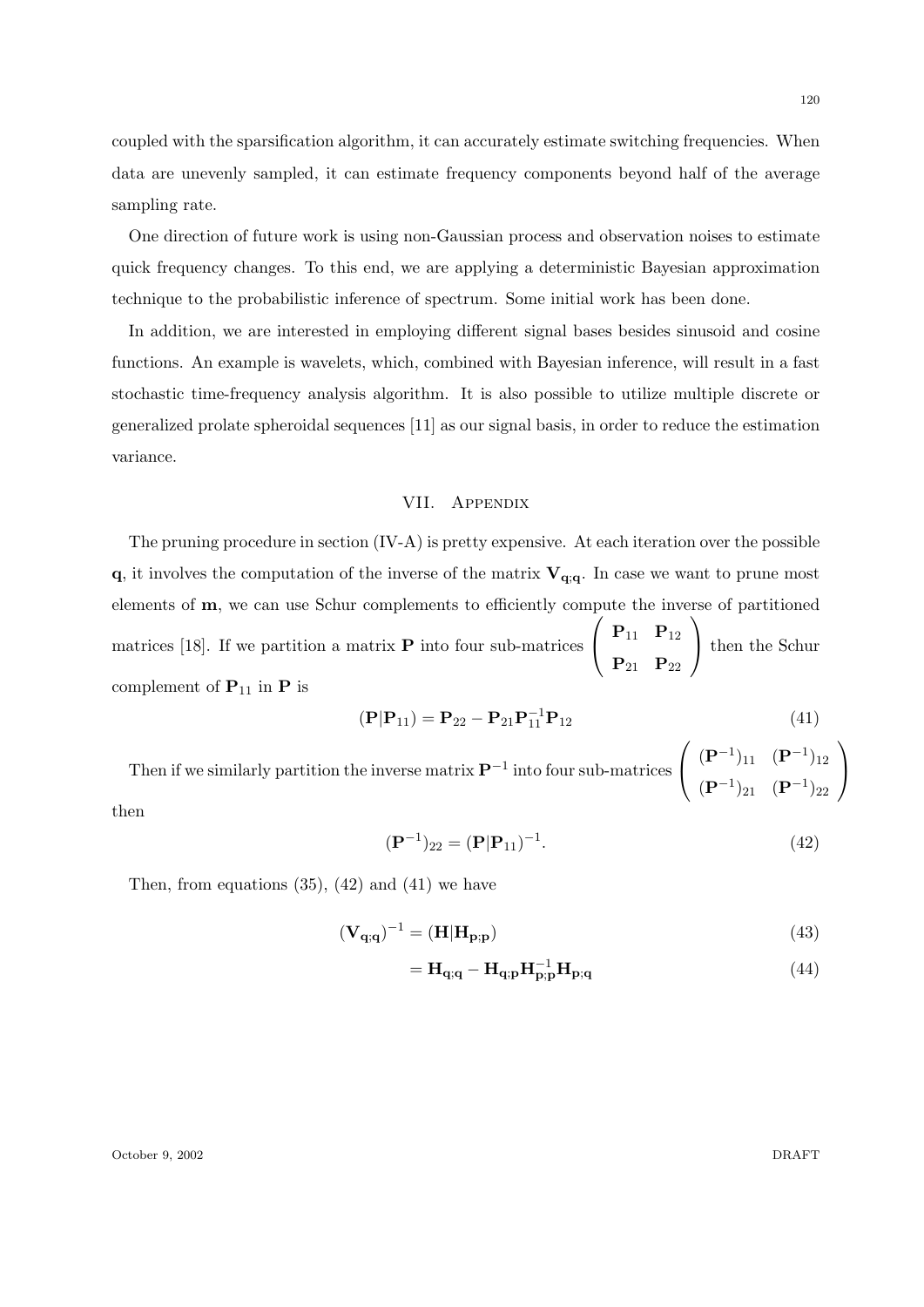So we have

$$
\delta \mathbf{m} = \mathbf{V}_{1:M;\mathbf{q}} (\mathbf{H}_{\mathbf{q};\mathbf{q}} - \mathbf{H}_{\mathbf{q};\mathbf{p}} \mathbf{H}_{\mathbf{p};\mathbf{p}}^{-1} \mathbf{H}_{\mathbf{p};\mathbf{q}}) \mathbf{m}_{\mathbf{q}}
$$
(45)

$$
l_{\mathbf{q}} = \mathbf{m}_{\mathbf{q}}^{T} (\mathbf{H}_{\mathbf{q};\mathbf{q}} - \mathbf{H}_{\mathbf{q};\mathbf{p}} \mathbf{H}_{\mathbf{p};\mathbf{p}}^{-1} \mathbf{H}_{\mathbf{p};\mathbf{q}}) \mathbf{m}_{\mathbf{q}}
$$
(46)

$$
= \mathbf{m}^T \mathbf{Hm} - \mathbf{m}^T_{\mathbf{p}} \mathbf{H}_{\mathbf{p};\mathbf{p}} \mathbf{m}_{\mathbf{p}} - 2 \mathbf{m}^T_{\mathbf{p}} (\mathbf{H}_{\mathbf{p};\mathbf{q}} \mathbf{m}_{\mathbf{q}}) -
$$

$$
(\mathbf{H}_{\mathbf{p};\mathbf{q}}\mathbf{m}_{\mathbf{q}})^{T}\mathbf{H}_{\mathbf{p};\mathbf{p}}^{-1}(\mathbf{H}_{\mathbf{p};\mathbf{q}}\mathbf{m}_{\mathbf{q}})
$$
(47)

#### **REFERENCES**

- [1] M. H. Hayes, *Statistical digital signal processing and modeling*, John Wiley and Sons, Inc, 1996.
- [2] S.M. Kay and S.L. Marple Jr., "Spectrum analysis-A modern perspective," Proceedings of IEEE, vol. 69, no. 11, pp. 1380–1418, November 1981.
- [3] D.J. Thomson, "An overview of multiple-window and quadratic-inverse spectrum estimation methods," in IEEE International Conference on Acoustics, Speech, and Signal Processing, Australia, April 1994, vol. 6.
- [4] A. Ouahabi, C. Depollier, L. Simon, and D. Kouamé, "Spectrum estimation from randomly sampled velocity data," IEEE Transactions on instrumentation and measurement, vol. 47, no. 4, pp. 1005–1012, August 1998.
- [5] R. Banning, "Spectral analysis methods for Poisson sampled measurements," IEEE Transactions on instrumentation and measurement, vol. 46, no. 4, pp. 882–887, August 1997.
- [6] E.R. Dowski, C.A. Whitmore, and S.K. Avery, "Estimation of randomly sampled sinusoids in additive noise," IEEE Transactions on Acoustics, Speech, and Signal Processing, vol. 36, no. 12, pp. 1906–1908, December 1988.
- [7] N. R. Lomb, "Least-squares frequency analysis of unevenly spaced data," Astrophysical and Space Science, pp. 447–462, 1976.
- [8] J. D. Scargle, "Studies in astronomical time series analysis ii. statistical aspects of spectral analysis of unevenly sampled data," Astrophysical Journal, pp. 835–853, 1982.
- [9] G. L. Bretthorst, "Bayesian spectrum analysis and parameter estimation," in Lecture Notes in Statistics, 48. Springer-Verlag, 1988.
- [10] G.B. Moody, "Spectral analysis of heart rate without resampling," Computers in Cardiology, vol. 20, pp. 715–718, 1993.
- [11] T.P. Bronez, "Spectral estimation of irregularly sampled multidimensional processes by generalized prolate spheroidal sequences.," IEEE Transactions on Acoustics, Speech, and Signal Processing, vol. 36, no. 12, pp. 1862–1873, December 1988.
- [12] M. Bayram and R.G. Baraniuk, "Multiple window time-varying spectrum estimation," in Nonlinear and Nonstationary signal processing, pp. 292–316. Cambridge University press, 2000.
- [13] D.J. Thomson, "Multitaper analysis of nonstationary and nonlinear time series data," in Nonlinear and Nonstationary signal processing, pp. 317–394. Cambridge University press, 2000.
- [14] B. D. O. Anderson and J. B. Moore, Optimal Filtering, Prentice-Hall, Englewood Cliffs, N.J., 1979.
- [15] T. P. Minka, "From hidden markov models to linear dynamical systems," Tech. Rep. 531, Vision and Modeling Group of Media Lab, MIT, 1998.